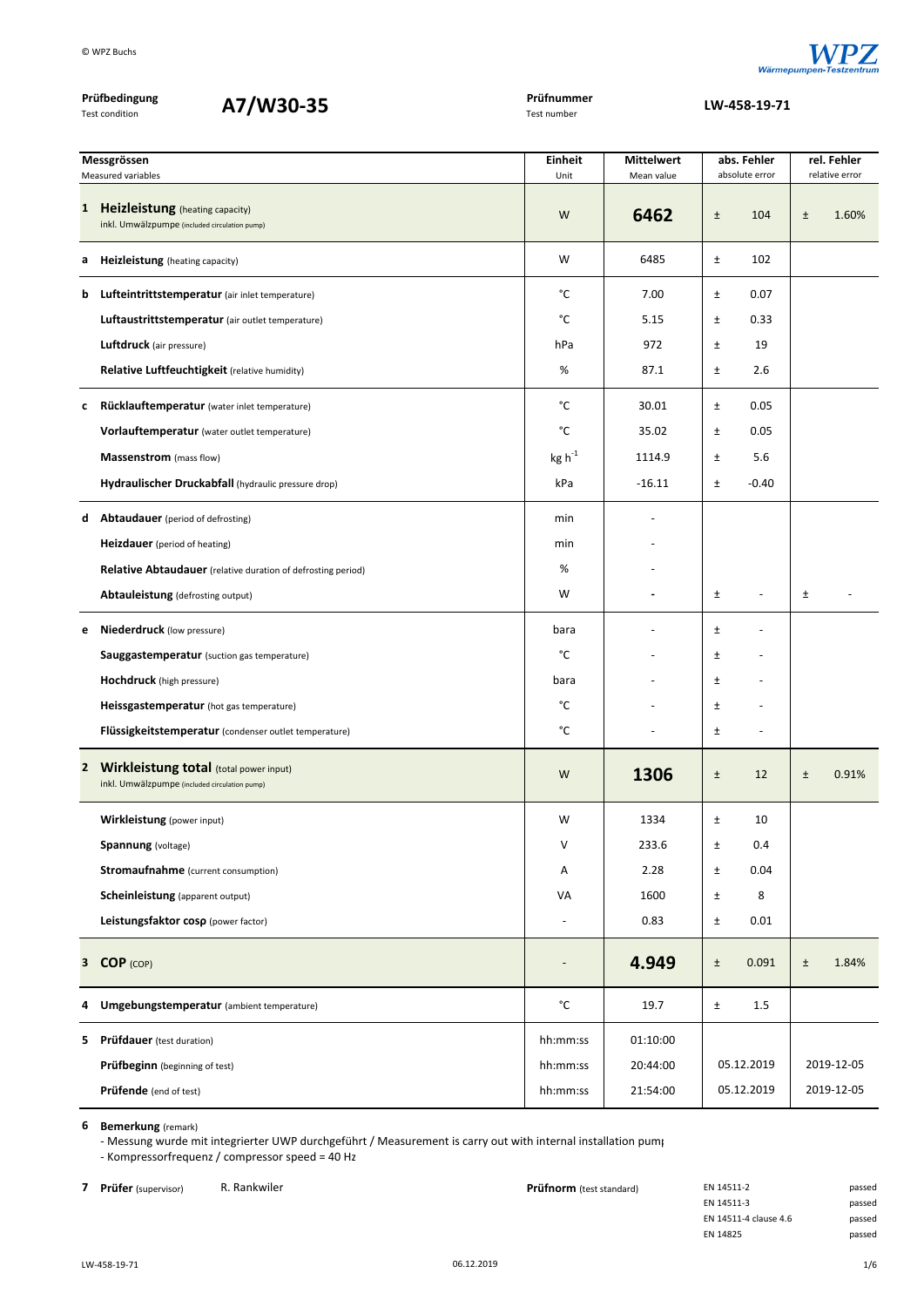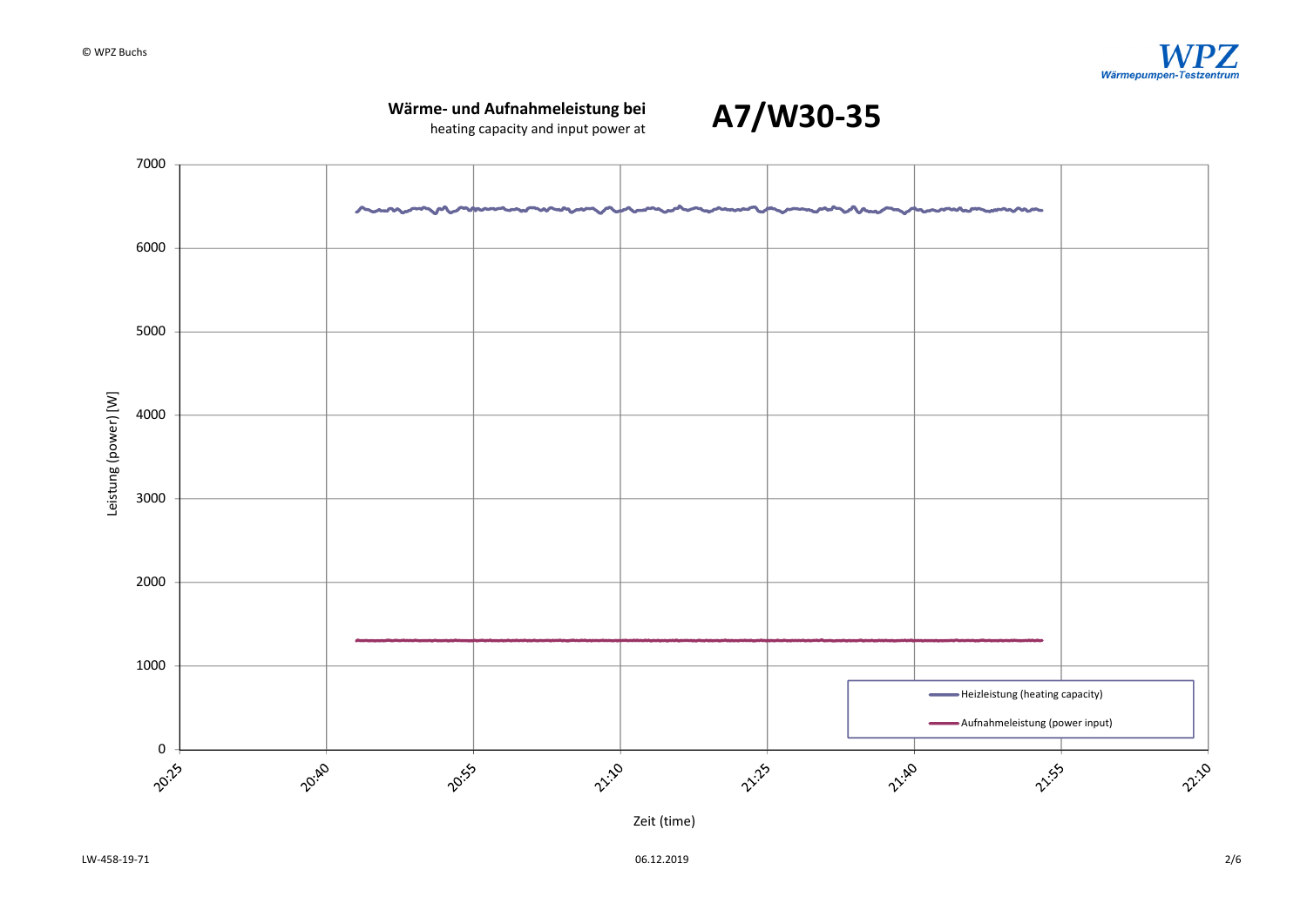

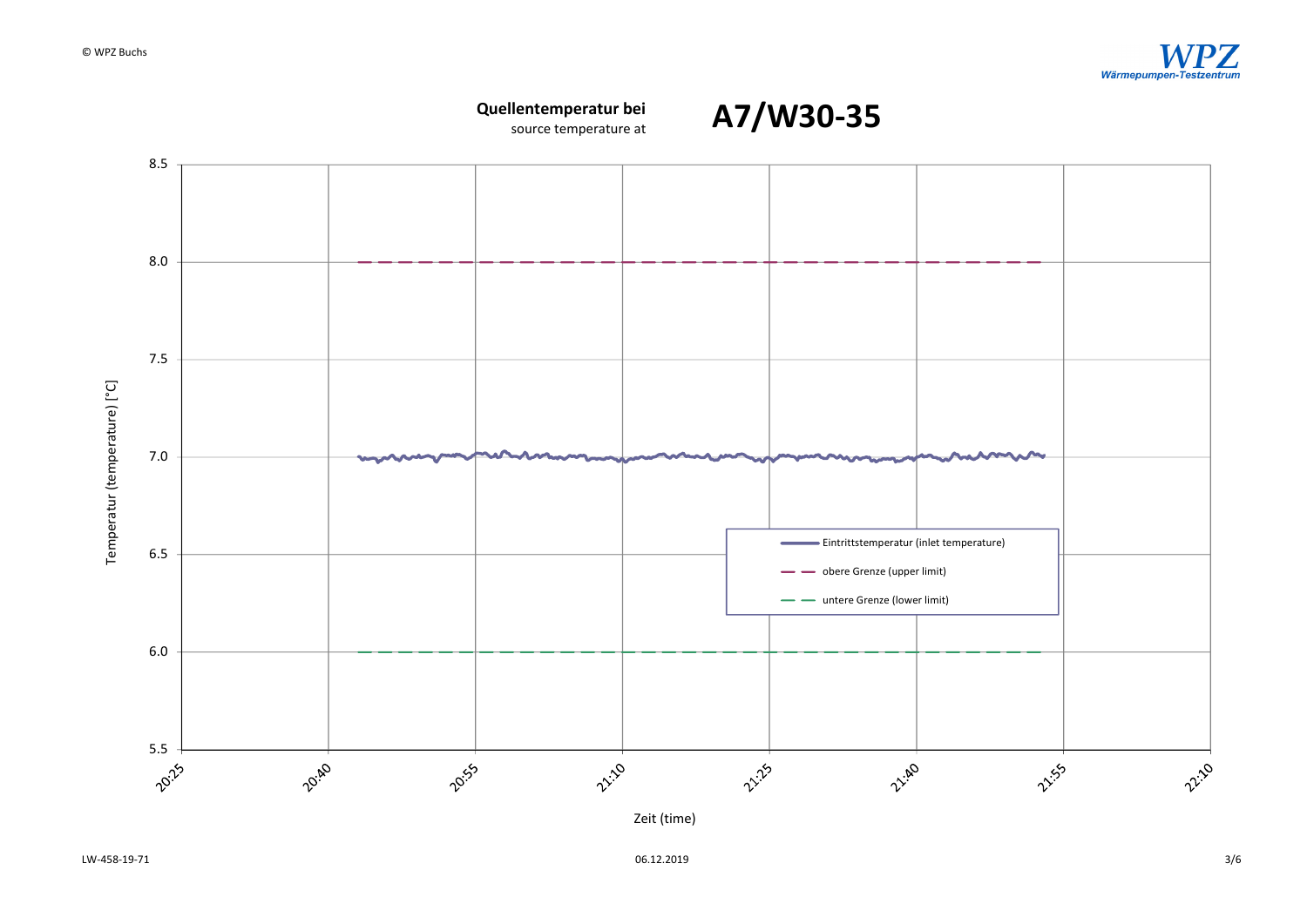

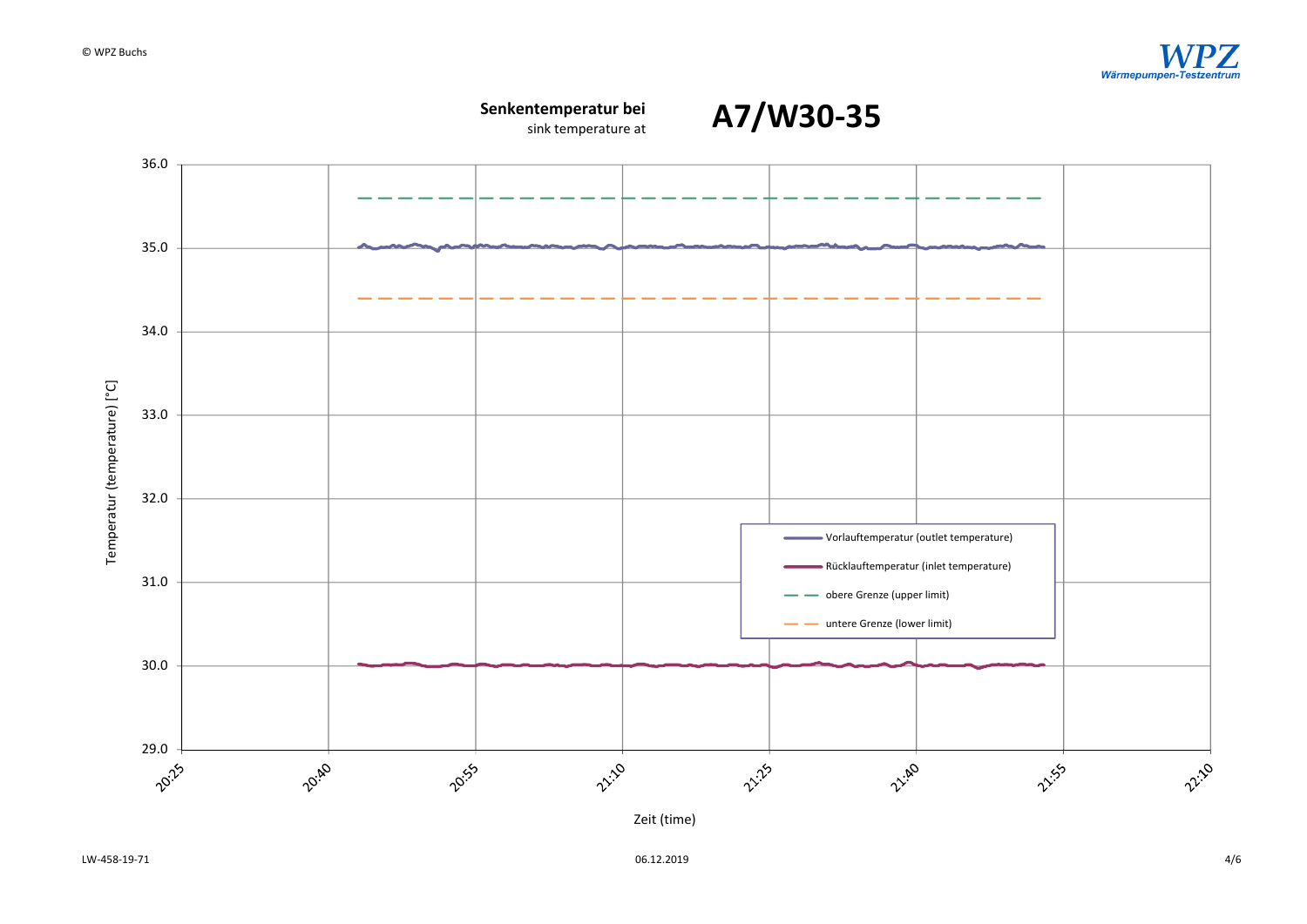

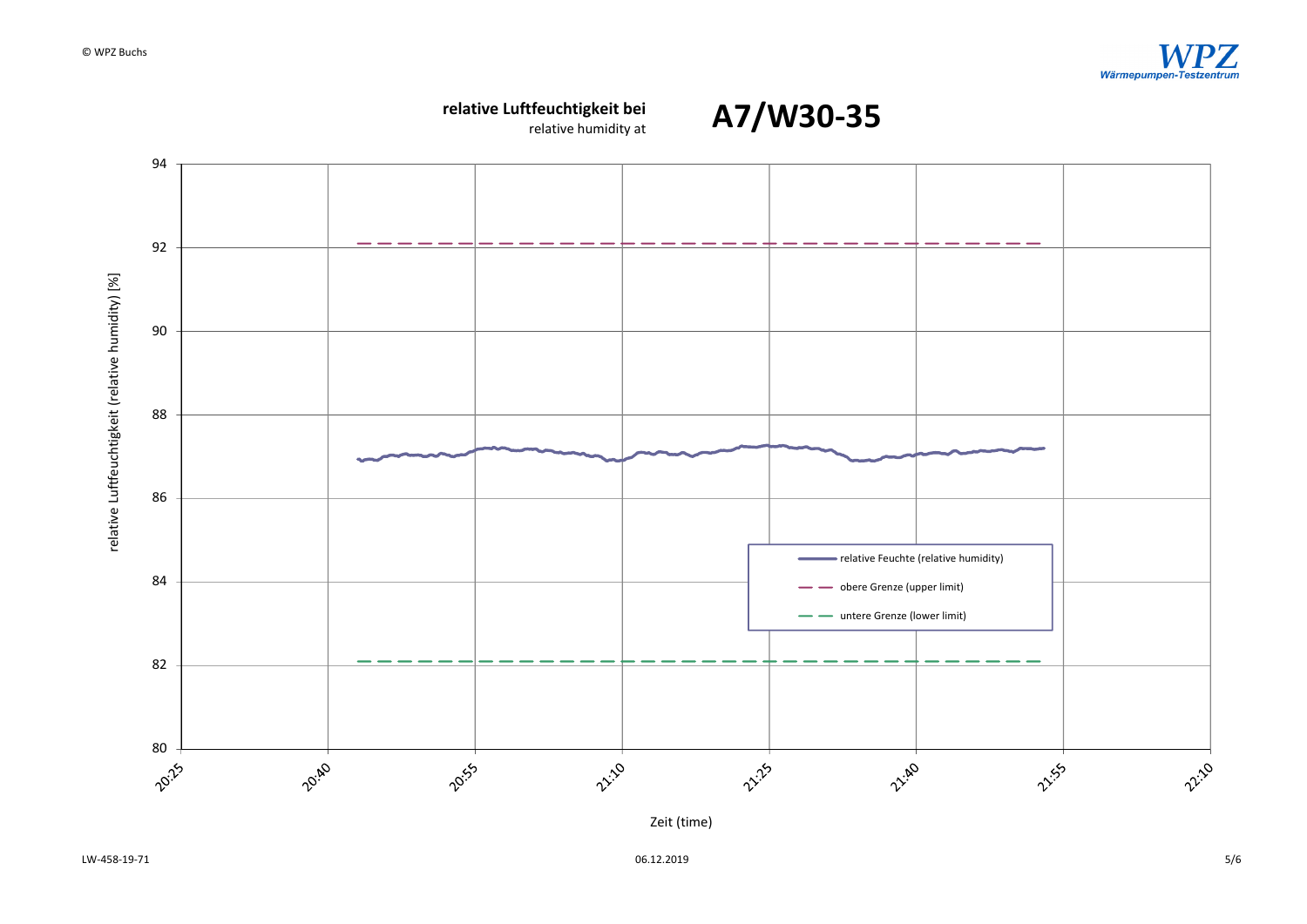

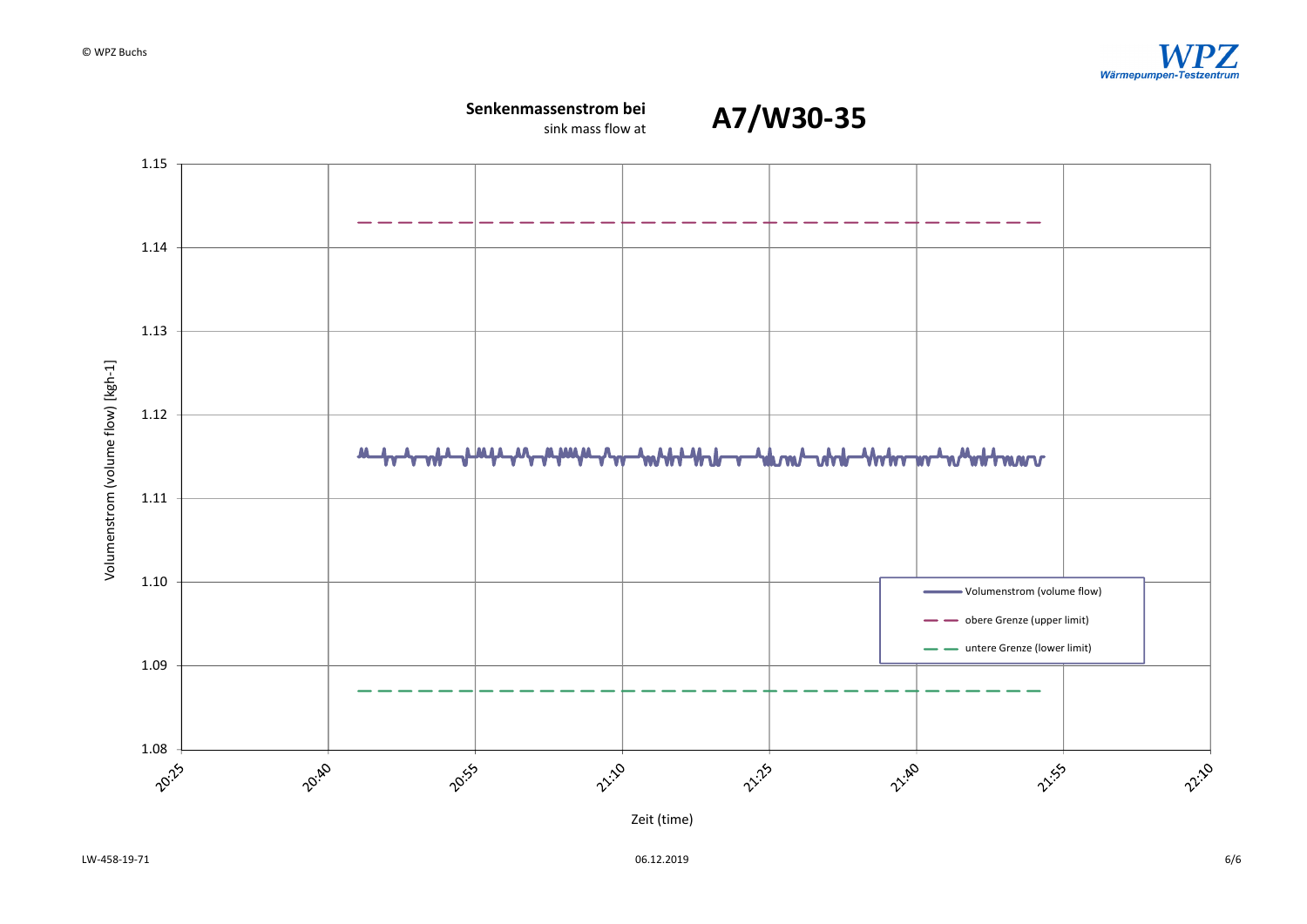

| Prüfbedingung<br>A2/Wxx-35 BAFA<br><b>Test condition</b> |                                                                                                | Prüfnummer<br>Test number | LW-458-19-71                    |                                       |                               |
|----------------------------------------------------------|------------------------------------------------------------------------------------------------|---------------------------|---------------------------------|---------------------------------------|-------------------------------|
|                                                          |                                                                                                |                           |                                 |                                       |                               |
|                                                          | Messgrössen<br>Measured variables                                                              | Einheit<br>Unit           | <b>Mittelwert</b><br>Mean value | abs. Fehler<br>absolute error         | rel. Fehler<br>relative error |
| $\mathbf{1}$                                             | Heizleistung (heating capacity)<br>inkl. Umwälzpumpe (included circulation pump)               | W                         | 6482                            | $\pm$<br>104                          | $\pm$<br>1.60%                |
| а                                                        | <b>Heizleistung</b> (heating capacity)                                                         | W                         | 6506                            | ±<br>102                              |                               |
| b                                                        | Lufteintrittstemperatur (air inlet temperature)                                                | °C                        | 2.00                            | 0.06<br>Ŧ                             |                               |
|                                                          | Luftaustrittstemperatur (air outlet temperature)                                               | °C                        | 0.12                            | $\pm$<br>0.30                         |                               |
|                                                          | <b>Luftdruck</b> (air pressure)                                                                | hPa                       | 972                             | 19<br>$\pm$                           |                               |
|                                                          | Relative Luftfeuchtigkeit (relative humidity)                                                  | %                         | 84.2                            | 2.5<br>$\pm$                          |                               |
| c                                                        | Rücklauftemperatur (water inlet temperature)                                                   | °C                        | 29.99                           | 0.04<br>$\pm$                         |                               |
|                                                          | Vorlauftemperatur (water outlet temperature)                                                   | °C                        | 35.01                           | 0.05<br>Ŧ.                            |                               |
|                                                          | Massenstrom (mass flow)                                                                        | $kg h^{-1}$               | 1115.7                          | 5.6<br>$\pm$                          |                               |
|                                                          | Hydraulischer Druckabfall (hydraulic pressure drop)                                            | kPa                       | $-16.12$                        | $-0.40$<br>$\pm$                      |                               |
| d                                                        | <b>Abtaudauer</b> (period of defrosting)                                                       | min                       |                                 |                                       |                               |
|                                                          | <b>Heizdauer</b> (period of heating)                                                           | min                       |                                 |                                       |                               |
|                                                          | <b>Relative Abtaudauer</b> (relative duration of defrosting period)                            | %                         |                                 |                                       |                               |
|                                                          | Abtauleistung (defrosting output)                                                              | W                         |                                 | $\pm$<br>$\overline{a}$               | $\pm$                         |
| е                                                        | <b>Niederdruck</b> (low pressure)                                                              | bara                      |                                 | $\pm$                                 |                               |
|                                                          | <b>Sauggastemperatur</b> (suction gas temperature)                                             | °C                        |                                 | Ŧ                                     |                               |
|                                                          | <b>Hochdruck</b> (high pressure)                                                               | bara                      |                                 | Ŧ                                     |                               |
|                                                          | Heissgastemperatur (hot gas temperature)                                                       | °C                        |                                 | $\pm$                                 |                               |
|                                                          | Flüssigkeitstemperatur (condenser outlet temperature)                                          | °C                        |                                 | $\pm$<br>$\qquad \qquad \blacksquare$ |                               |
| $\mathbf{2}$                                             | <b>Wirkleistung total (total power input)</b><br>inkl. Umwälzpumpe (included circulation pump) | W                         | 1571                            | $\pm$<br>13                           | 0.82%<br>$\pm$                |
|                                                          | Wirkleistung (power input)                                                                     | W                         | 1599                            | $\pm$<br>12                           |                               |
|                                                          | <b>Spannung</b> (voltage)                                                                      | V                         | 230.8                           | 0.4<br>$\pm$                          |                               |
|                                                          | <b>Stromaufnahme</b> (current consumption)                                                     | Α                         | 2.66                            | $\pm$<br>0.04                         |                               |
|                                                          | Scheinleistung (apparent output)                                                               | VA                        | 1839                            | $\pm$<br>8                            |                               |
|                                                          | Leistungsfaktor cosp (power factor)                                                            |                           | 0.87                            | $\pm$<br>0.01                         |                               |
|                                                          | 3 COP (COP)                                                                                    |                           | 4.127                           | $\pm$<br>0.074                        | 1.80%<br>$\pm$                |
| 4                                                        | Umgebungstemperatur (ambient temperature)                                                      | $^{\circ}$ C              | 19.5                            | $\pm$<br>1.5                          |                               |
| 5.                                                       | Prüfdauer (test duration)                                                                      | hh:mm:ss                  | 01:10:00                        |                                       |                               |
|                                                          | Prüfbeginn (beginning of test)                                                                 | hh:mm:ss                  | 16:55:50                        | 10.12.2019                            | 2019-12-10                    |
|                                                          | Prüfende (end of test)                                                                         | hh:mm:ss                  | 18:05:50                        | 10.12.2019                            | 2019-12-10                    |

‐ Messung wurde mit integrierter UWP durchgeführt / Measurement is carry out with internal installation pump ‐ Kompressorfrequenz / compressor speed = 47 Hz

**7 Prüfer** (supervisor) R. Rankwiler **Prüfnorm** (test standard) EN 14511-2 passed

| EN 14511-2            | passec |
|-----------------------|--------|
| EN 14511-3            | passec |
| EN 14511-4 clause 4.6 | passec |
| <b>EN 14825</b>       | passec |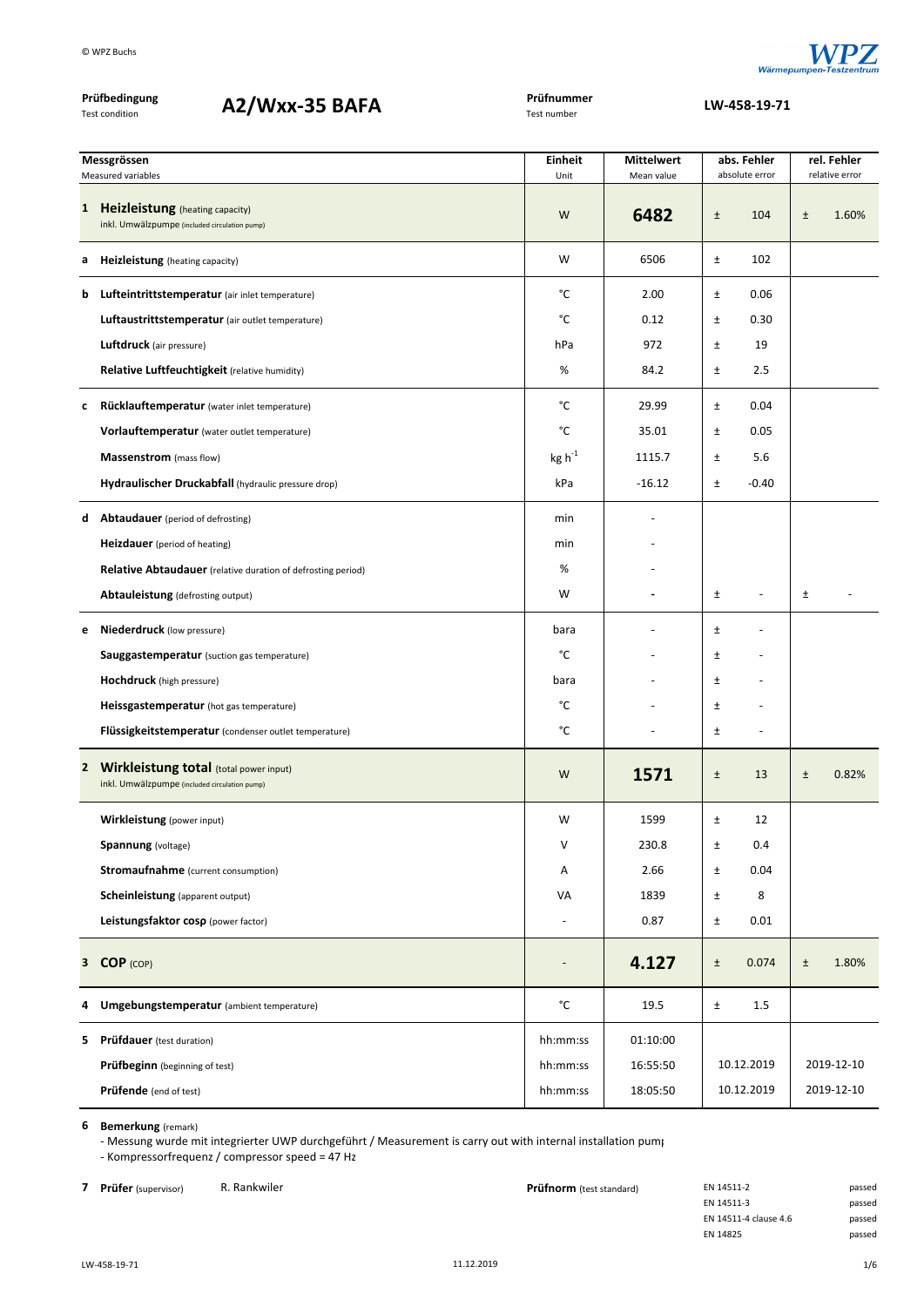



 $11.12.2019$   $2/6$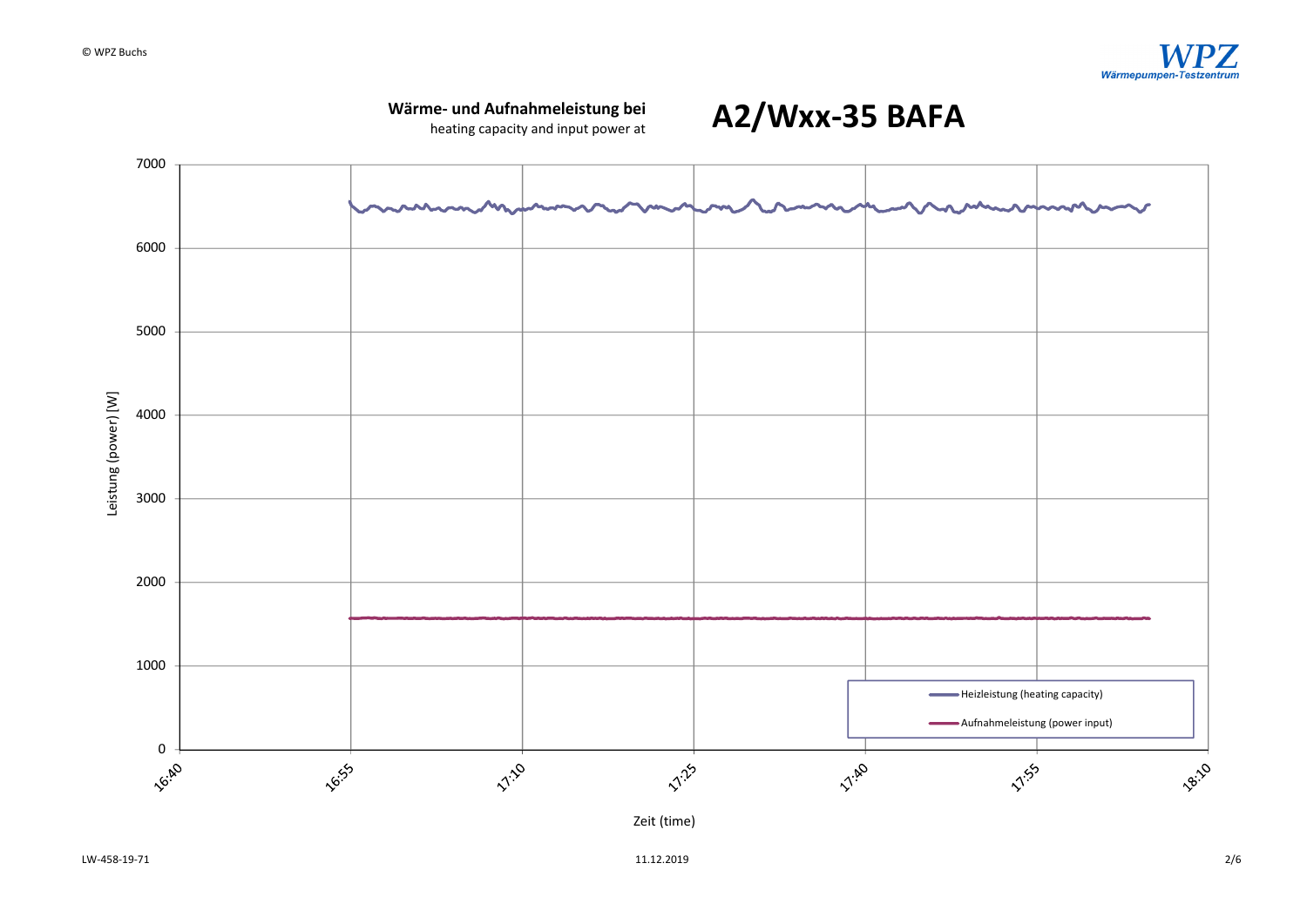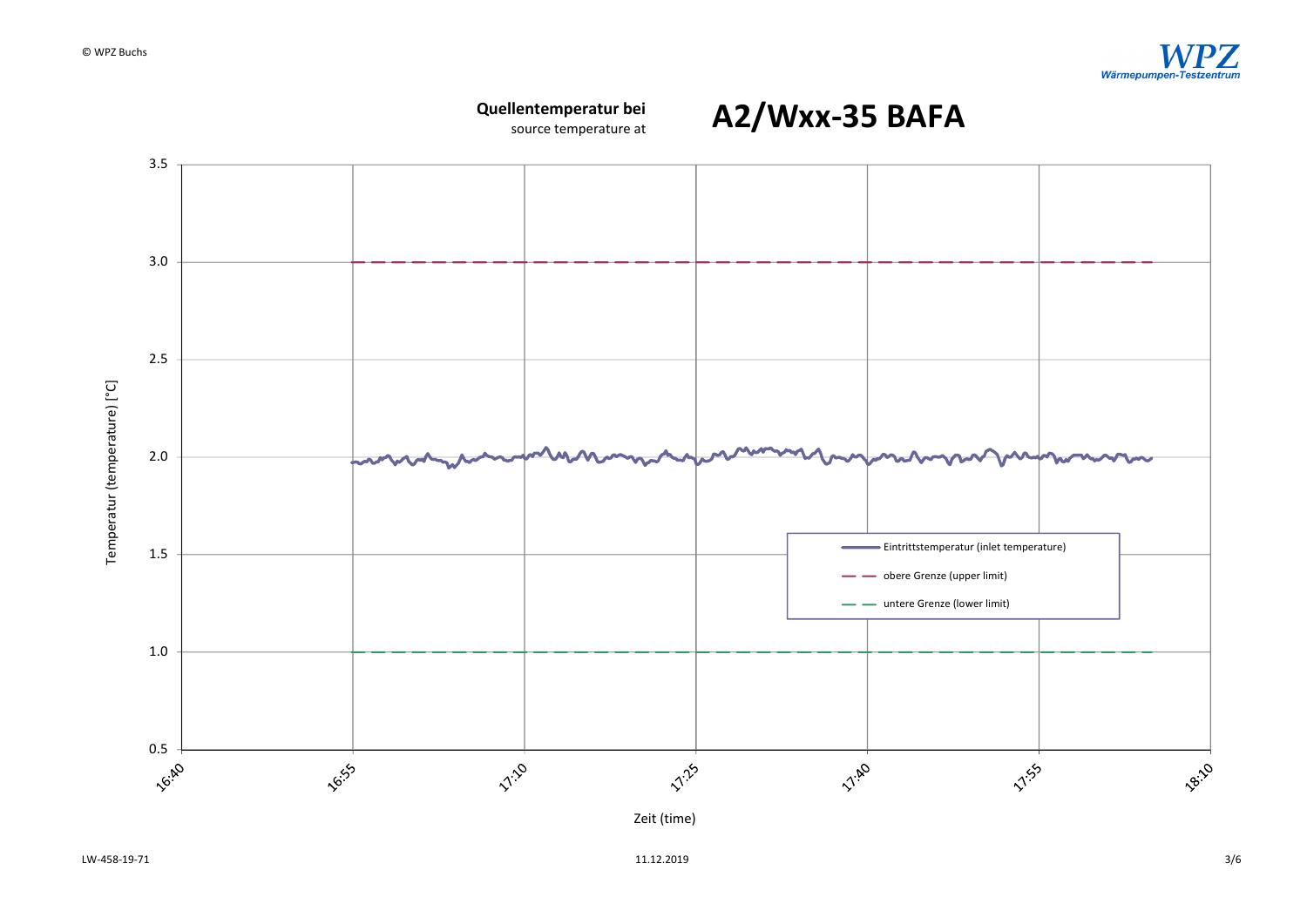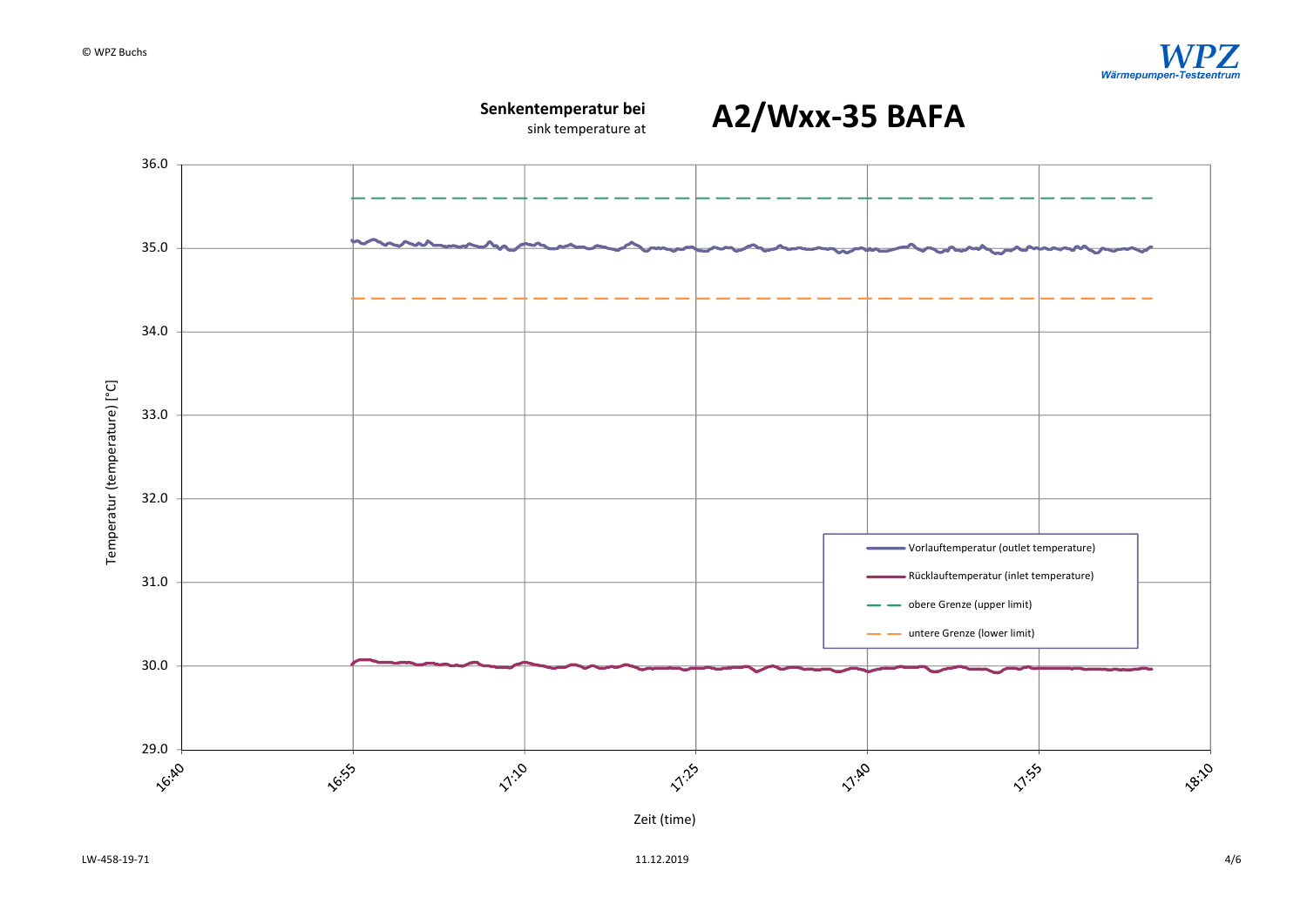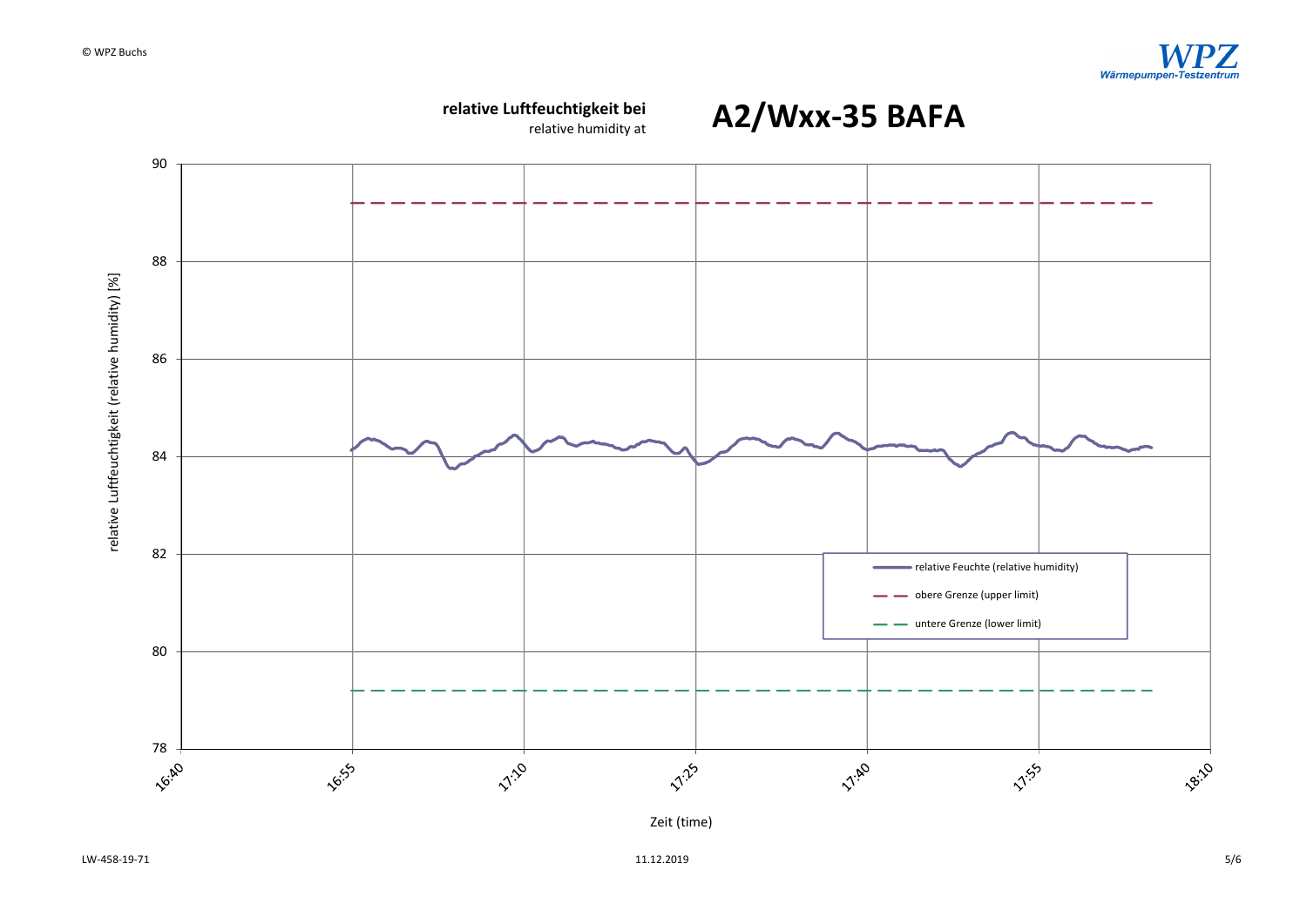

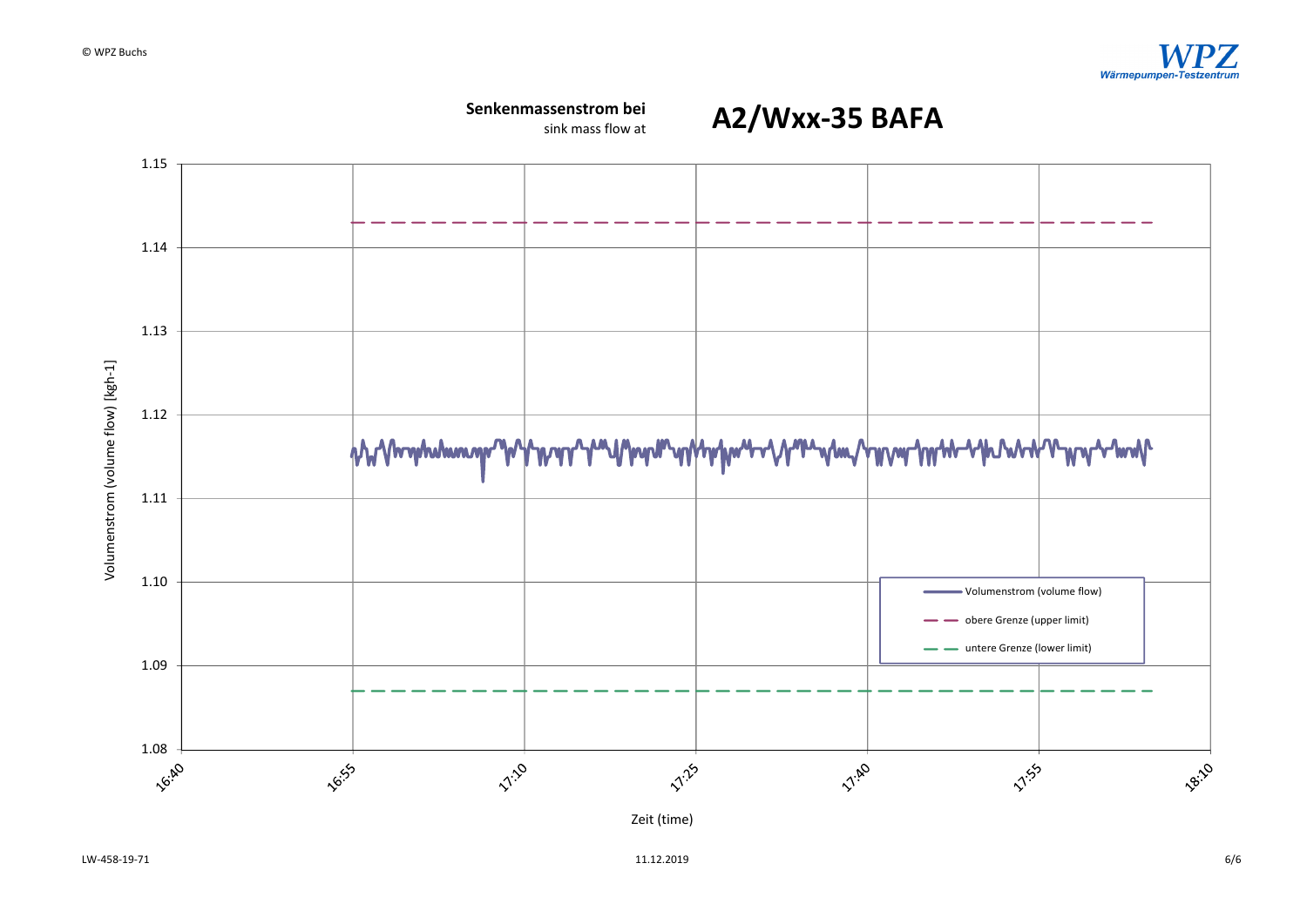

| Prüfbedingung<br>A-7/Wxx-35 BAFA<br><b>Test condition</b> |                                                                                                | Prüfnummer<br>Test number | LW-458-19-71                    |                               |                               |
|-----------------------------------------------------------|------------------------------------------------------------------------------------------------|---------------------------|---------------------------------|-------------------------------|-------------------------------|
|                                                           |                                                                                                |                           |                                 |                               |                               |
|                                                           | Messgrössen<br>Measured variables                                                              | Einheit<br>Unit           | <b>Mittelwert</b><br>Mean value | abs. Fehler<br>absolute error | rel. Fehler<br>relative error |
| $\mathbf{1}$                                              | Heizleistung (heating capacity)<br>inkl. Umwälzpumpe (included circulation pump)               | W                         | 6544                            | $\pm$<br>104                  | $\pm$<br>1.59%                |
| а                                                         | <b>Heizleistung</b> (heating capacity)                                                         | W                         | 6568                            | Ŧ<br>103                      |                               |
| b                                                         | Lufteintrittstemperatur (air inlet temperature)                                                | °C                        | $-6.99$                         | 0.05<br>Ŧ                     |                               |
|                                                           | Luftaustrittstemperatur (air outlet temperature)                                               | °C                        | $-8.42$                         | $\pm$<br>0.26                 |                               |
|                                                           | <b>Luftdruck</b> (air pressure)                                                                | hPa                       | 972                             | 19<br>$\pm$                   |                               |
|                                                           | Relative Luftfeuchtigkeit (relative humidity)                                                  | %                         | 75.4                            | $\pm$<br>2.3                  |                               |
| c                                                         | Rücklauftemperatur (water inlet temperature)                                                   | °C                        | 29.94                           | 0.04<br>$\pm$                 |                               |
|                                                           | Vorlauftemperatur (water outlet temperature)                                                   | °C                        | 35.00                           | 0.05<br>Ŧ.                    |                               |
|                                                           | Massenstrom (mass flow)                                                                        | $kg h^{-1}$               | 1115.7                          | 5.6<br>$\pm$                  |                               |
|                                                           | Hydraulischer Druckabfall (hydraulic pressure drop)                                            | kPa                       | $-16.08$                        | $-0.40$<br>$\pm$              |                               |
| d                                                         | <b>Abtaudauer</b> (period of defrosting)                                                       | min                       |                                 |                               |                               |
|                                                           | <b>Heizdauer</b> (period of heating)                                                           | min                       |                                 |                               |                               |
|                                                           | <b>Relative Abtaudauer</b> (relative duration of defrosting period)                            | %                         |                                 |                               |                               |
|                                                           | Abtauleistung (defrosting output)                                                              | W                         |                                 | $\pm$<br>$\overline{a}$       | $\pm$                         |
| е                                                         | <b>Niederdruck</b> (low pressure)                                                              | bara                      |                                 | $\pm$                         |                               |
|                                                           | <b>Sauggastemperatur</b> (suction gas temperature)                                             | °C                        |                                 | Ŧ                             |                               |
|                                                           | <b>Hochdruck</b> (high pressure)                                                               | bara                      |                                 | Ŧ                             |                               |
|                                                           | Heissgastemperatur (hot gas temperature)                                                       | °C                        |                                 | $\pm$                         |                               |
|                                                           | Flüssigkeitstemperatur (condenser outlet temperature)                                          | °C                        |                                 | $\pm$<br>٠                    |                               |
| $\mathbf{2}$                                              | <b>Wirkleistung total (total power input)</b><br>inkl. Umwälzpumpe (included circulation pump) | W                         | 2074                            | $\pm$<br>15                   | 0.73%<br>$\pm$                |
|                                                           | Wirkleistung (power input)                                                                     | W                         | 2102                            | $\pm$<br>14                   |                               |
|                                                           | <b>Spannung</b> (voltage)                                                                      | V                         | 231.5                           | 0.4<br>$\pm$                  |                               |
|                                                           | <b>Stromaufnahme</b> (current consumption)                                                     | Α                         | 3.37                            | $\pm$<br>0.04                 |                               |
|                                                           | Scheinleistung (apparent output)                                                               | VA                        | 2339                            | $\pm$<br>9                    |                               |
|                                                           | Leistungsfaktor cosp (power factor)                                                            |                           | 0.90                            | $\pm$<br>0.01                 |                               |
|                                                           | 3 COP (COP)                                                                                    |                           | 3.156                           | $\pm$<br>0.055                | $\pm$<br>1.74%                |
| 4                                                         | Umgebungstemperatur (ambient temperature)                                                      | $^{\circ}$ C              | 19.5                            | $\pm$<br>1.5                  |                               |
| 5.                                                        | Prüfdauer (test duration)                                                                      | hh:mm:ss                  | 01:10:00                        |                               |                               |
|                                                           | Prüfbeginn (beginning of test)                                                                 | hh:mm:ss                  | 13:10:20                        | 09.12.2019                    | 2019-12-09                    |
|                                                           | Prüfende (end of test)                                                                         | hh:mm:ss                  | 14:20:20                        | 09.12.2019                    | 2019-12-09                    |

‐ Messung wurde mit integrierter UWP durchgeführt / Measurement is carry out with internal installation pump ‐ Kompressorfrequenz / compressor speed = 60 Hz

**7 Prüfer** (supervisor) R. Rankwiler **Prüfnorm** (test standard) EN 14511‐2 passed en and passed passed **Prüfnorm** (test standard) EN 14511‐3 EN 14511-3 EN 14511‐4 clause 4.6 passed EN 14825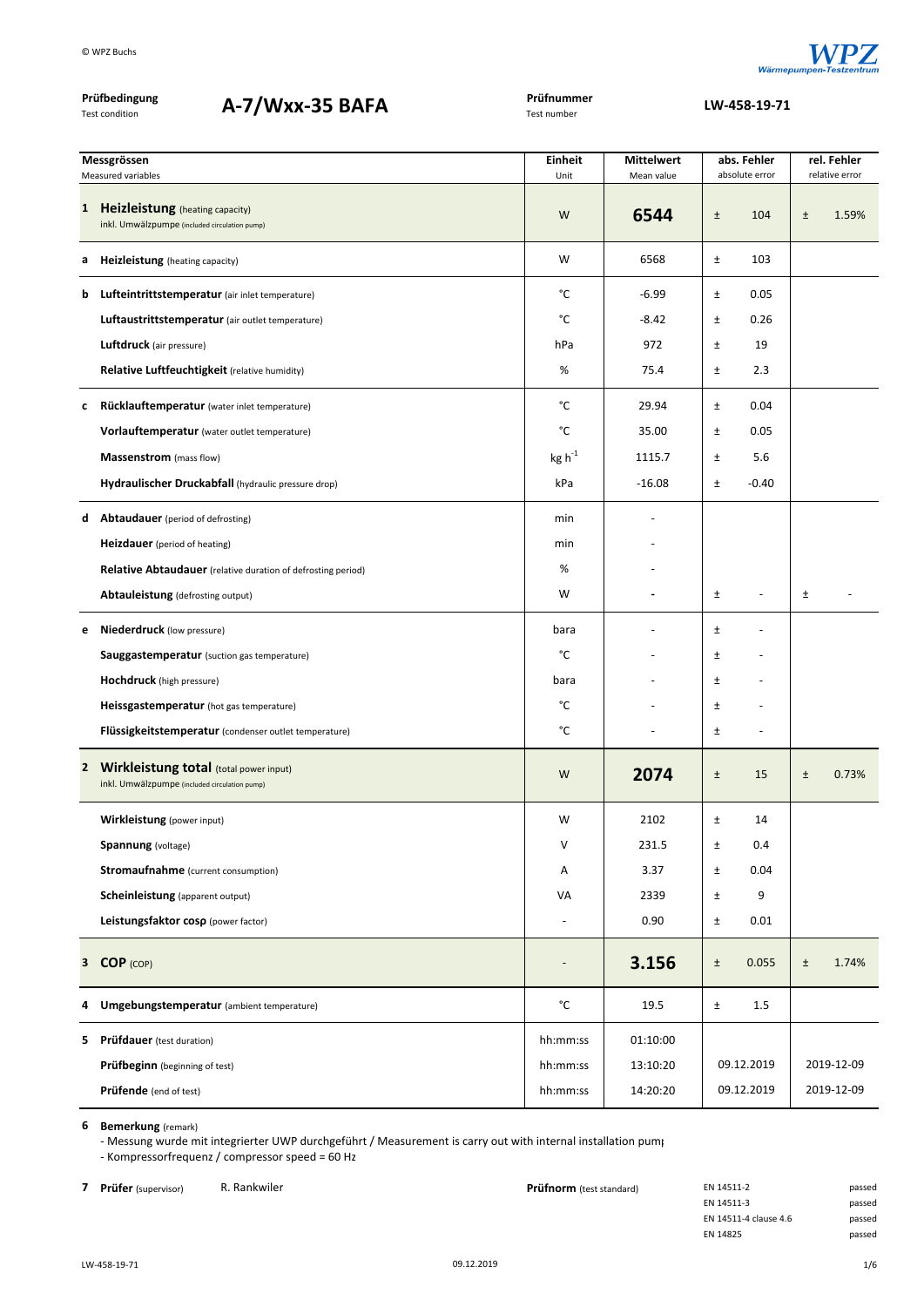## **Wärme‐ und Aufnahmeleistung bei**

heating capacity and input power at



**A‐7/Wxx‐35 BAFA**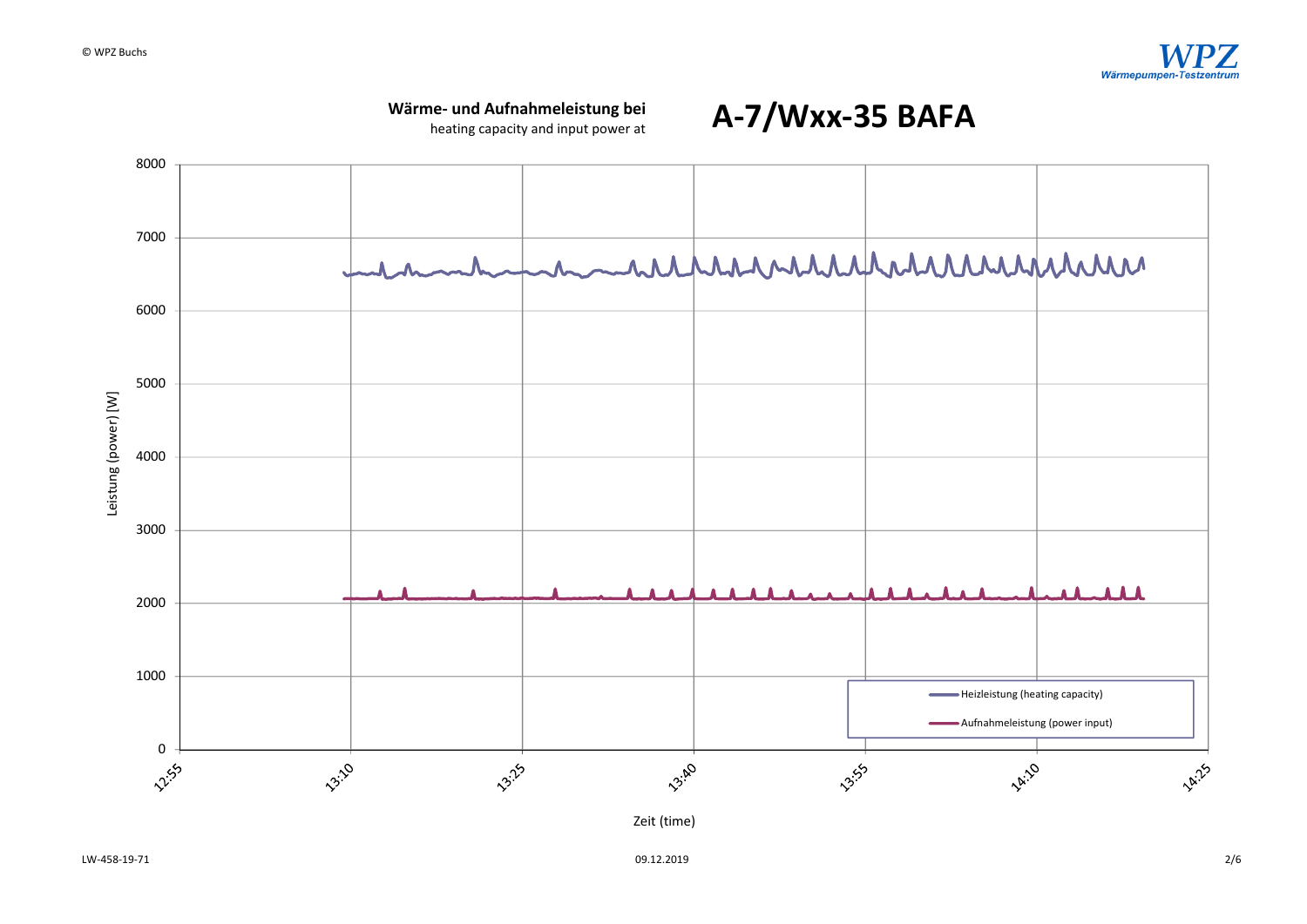

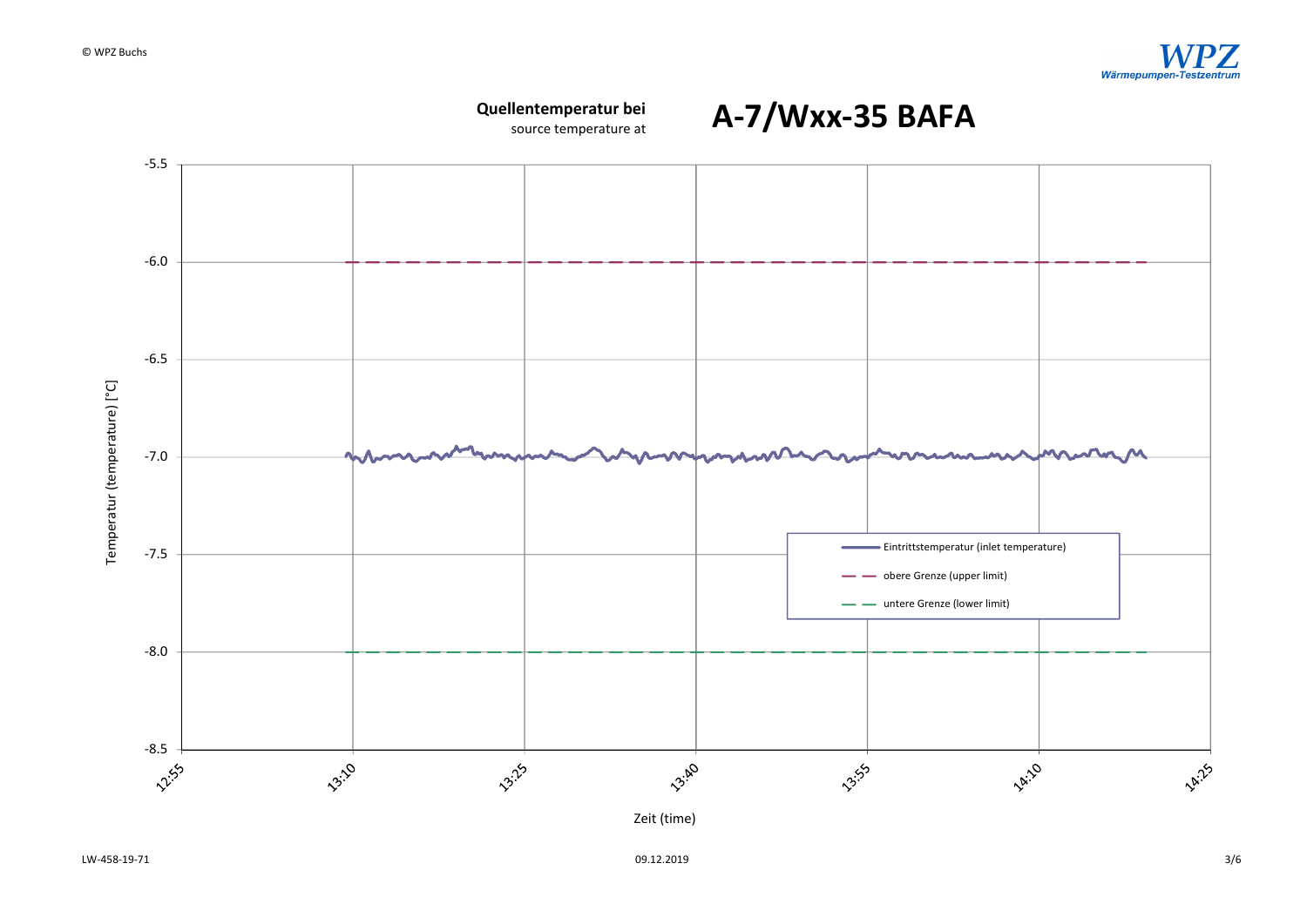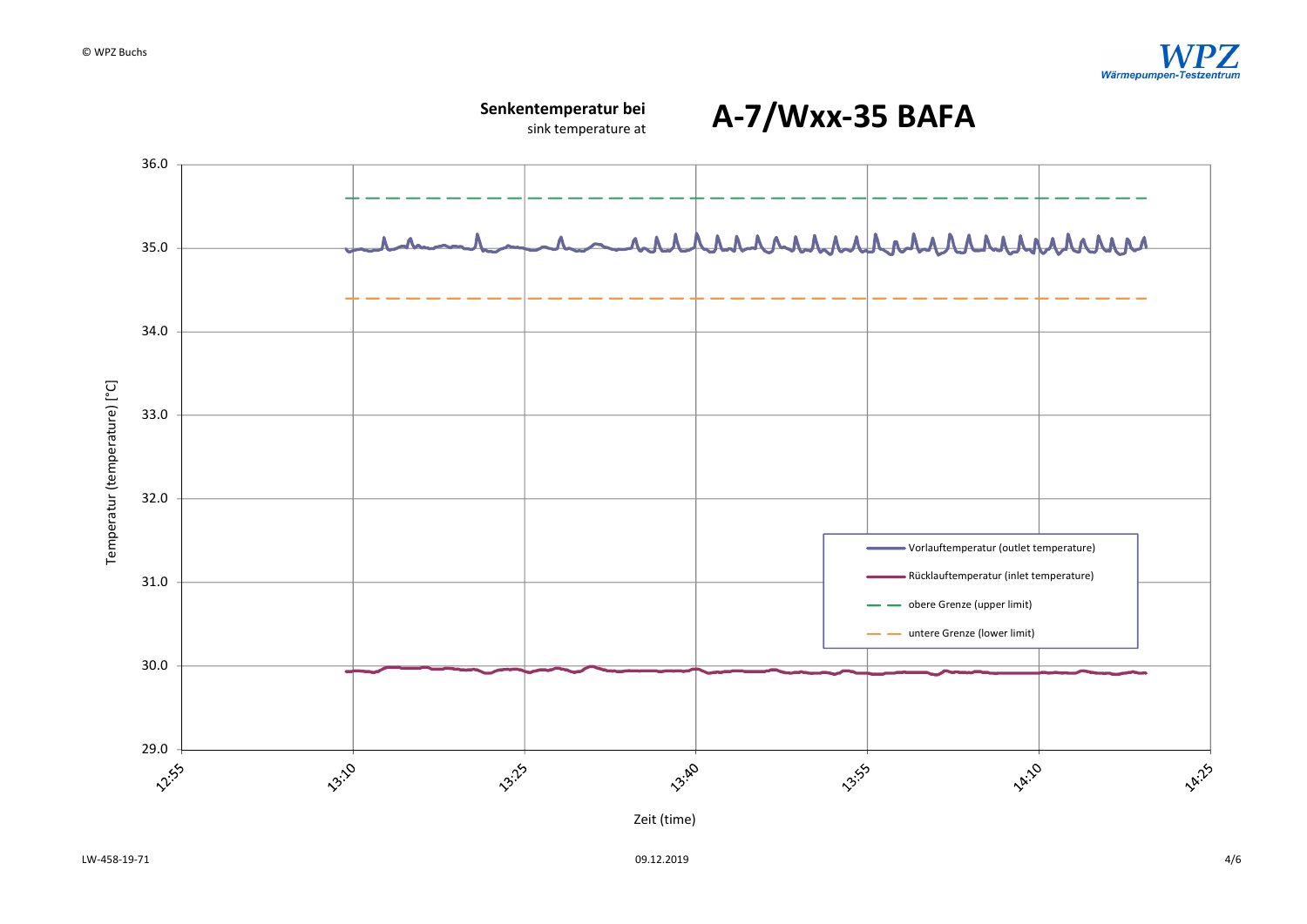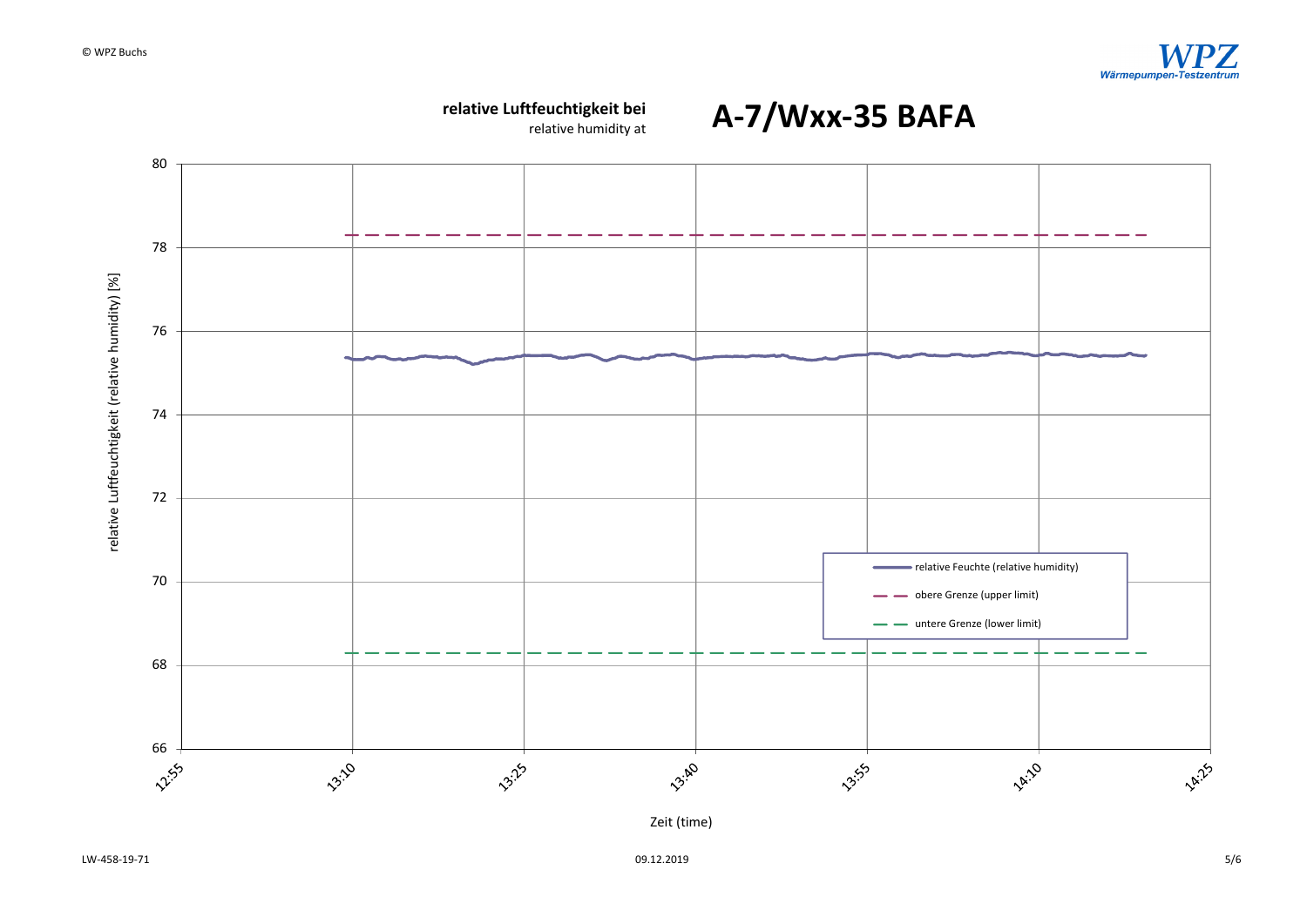

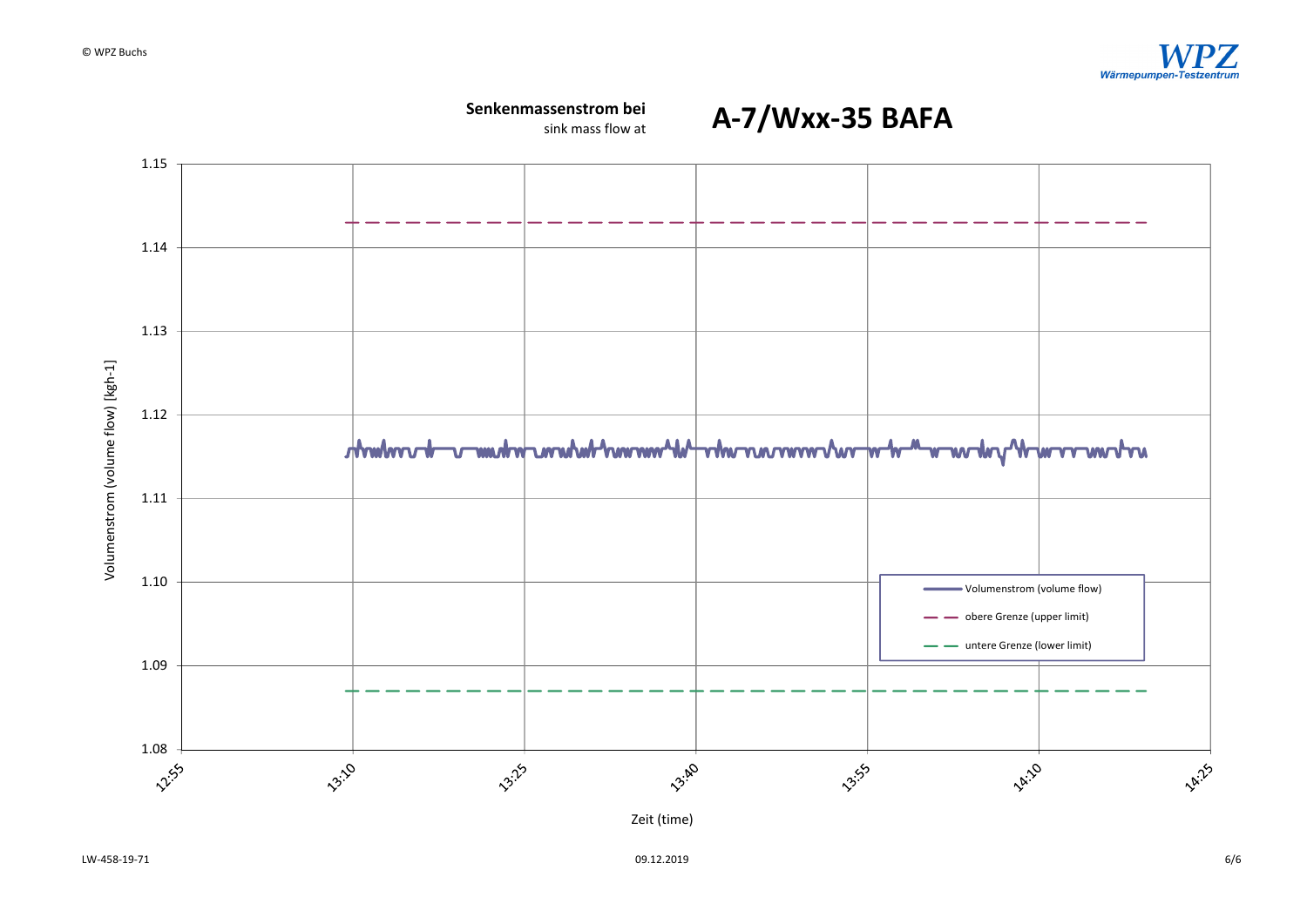

| © WPZ Buchs                                                      |                                                                                           |                           |                                 |       |                               | Wärmepumpen-1 |                               |
|------------------------------------------------------------------|-------------------------------------------------------------------------------------------|---------------------------|---------------------------------|-------|-------------------------------|---------------|-------------------------------|
| Prüfbedingung<br>A-15/Wxx-32.5 colder G<br><b>Test condition</b> |                                                                                           | Prüfnummer<br>Test number | LW-458-19-71                    |       |                               |               |                               |
| Messgrössen<br>Measured variables                                |                                                                                           | <b>Einheit</b><br>Unit    | <b>Mittelwert</b><br>Mean value |       | abs. Fehler<br>absolute error |               | rel. Fehler<br>relative error |
| 1 Heizleistung (heating capacity)                                | inkl. Umwälzpumpe (included circulation pump)                                             | W                         | 7700                            | $\pm$ | 110                           | $\pm$         | 1.43%                         |
| <b>Heizleistung</b> (heating capacity)<br>а                      |                                                                                           | W                         | 7723                            | Ŧ     | 109                           |               |                               |
| b                                                                | Lufteintrittstemperatur (air inlet temperature)                                           | °C                        | $-15.00$                        | Ŧ     | 0.04                          |               |                               |
|                                                                  | Luftaustrittstemperatur (air outlet temperature)                                          | °C                        | $-16.30$                        | Ŧ     | 0.22                          |               |                               |
| <b>Luftdruck</b> (air pressure)                                  |                                                                                           | hPa                       | 972                             | Ŧ     | 19                            |               |                               |
|                                                                  | Relative Luftfeuchtigkeit (relative humidity)                                             | %                         | 69.4                            | $\pm$ | 2.1                           |               |                               |
| c                                                                | Rücklauftemperatur (water inlet temperature)                                              | °C                        | 26.60                           | Ŧ     | 0.04                          |               |                               |
|                                                                  | Vorlauftemperatur (water outlet temperature)                                              | °C                        | 32.57                           | Ŧ     | 0.05                          |               |                               |
| <b>Massenstrom</b> (mass flow)                                   |                                                                                           | $kg h^{-1}$               | 1115.5                          | Ŧ     | 5.6                           |               |                               |
|                                                                  | Hydraulischer Druckabfall (hydraulic pressure drop)                                       | kPa                       | $-15.99$                        | $\pm$ | $-0.40$                       |               |                               |
| <b>Abtaudauer</b> (period of defrosting)<br>d                    |                                                                                           | min                       |                                 |       |                               |               |                               |
| <b>Heizdauer</b> (period of heating)                             |                                                                                           | min                       |                                 |       |                               |               |                               |
|                                                                  | <b>Relative Abtaudauer</b> (relative duration of defrosting period)                       | %                         |                                 |       |                               |               |                               |
| Abtauleistung (defrosting output)                                |                                                                                           | W                         | $\blacksquare$                  | Ŧ     | $\overline{a}$                | $\pm$         |                               |
| Niederdruck (low pressure)<br>е                                  |                                                                                           | bara                      |                                 | Ŧ     | ÷                             |               |                               |
|                                                                  | <b>Sauggastemperatur</b> (suction gas temperature)                                        | °C                        |                                 | Ŧ     |                               |               |                               |
| <b>Hochdruck</b> (high pressure)                                 |                                                                                           | bara                      |                                 | Ŧ     |                               |               |                               |
|                                                                  | Heissgastemperatur (hot gas temperature)                                                  | °C                        |                                 | $\pm$ |                               |               |                               |
|                                                                  | Flüssigkeitstemperatur (condenser outlet temperature)                                     | $^{\circ}{\rm C}$         |                                 | $\pm$ | $\overline{a}$                |               |                               |
|                                                                  | 2 Wirkleistung total (total power input)<br>inkl. Umwälzpumpe (included circulation pump) | W                         | 2935                            | $\pm$ | 19                            | $\pm$         | 0.64%                         |
| Wirkleistung (power input)                                       |                                                                                           | W                         | 2963                            | $\pm$ | 17                            |               |                               |
| <b>Spannung</b> (voltage)                                        |                                                                                           | V                         | 233.1                           | $\pm$ | $0.4\,$                       |               |                               |

‐ Messung wurde mit integrierter UWP durchgeführt / Measurement is carry out with internal installation pump ‐ Kompressorfrequenz / compressor speed = 84 Hz

**5 Prüfdauer** (test duration) **12:10:00 hh:mm:ss** 01:10:00 **Prüfbeginn** (beginning of test) **hh:mm:ss** 10:07:40 **Prüfende** (end of test) **hh:mm:ss** 11:17:40

**Stromaufnahme** (current consumption) **A** 4.59  $\pm$  0.04 **Scheinleistung** (apparent output) **VA** 3213  $\pm$  9 **Leistungsfaktor cosρ** (power factor) ‐ 0.92 ± 0.01

**4 Umgebungstemperatur** (ambient temperature) °C 19.5 ± 1.5

**<sup>3</sup> COP** (COP) ‐ **2.623** ± 0.041 ± 1.57%

**7 Prüfer** (supervisor) R. Rankwiler **Prüfnorm** (test standard) En 1451–1451

| EN 14511-2            | passed |
|-----------------------|--------|
| EN 14511-3            | passed |
| EN 14511-4 clause 4.6 | passed |
| EN 14825              | passed |

09.12.2019

09.12.2019

2019‐12‐09 2019‐12‐09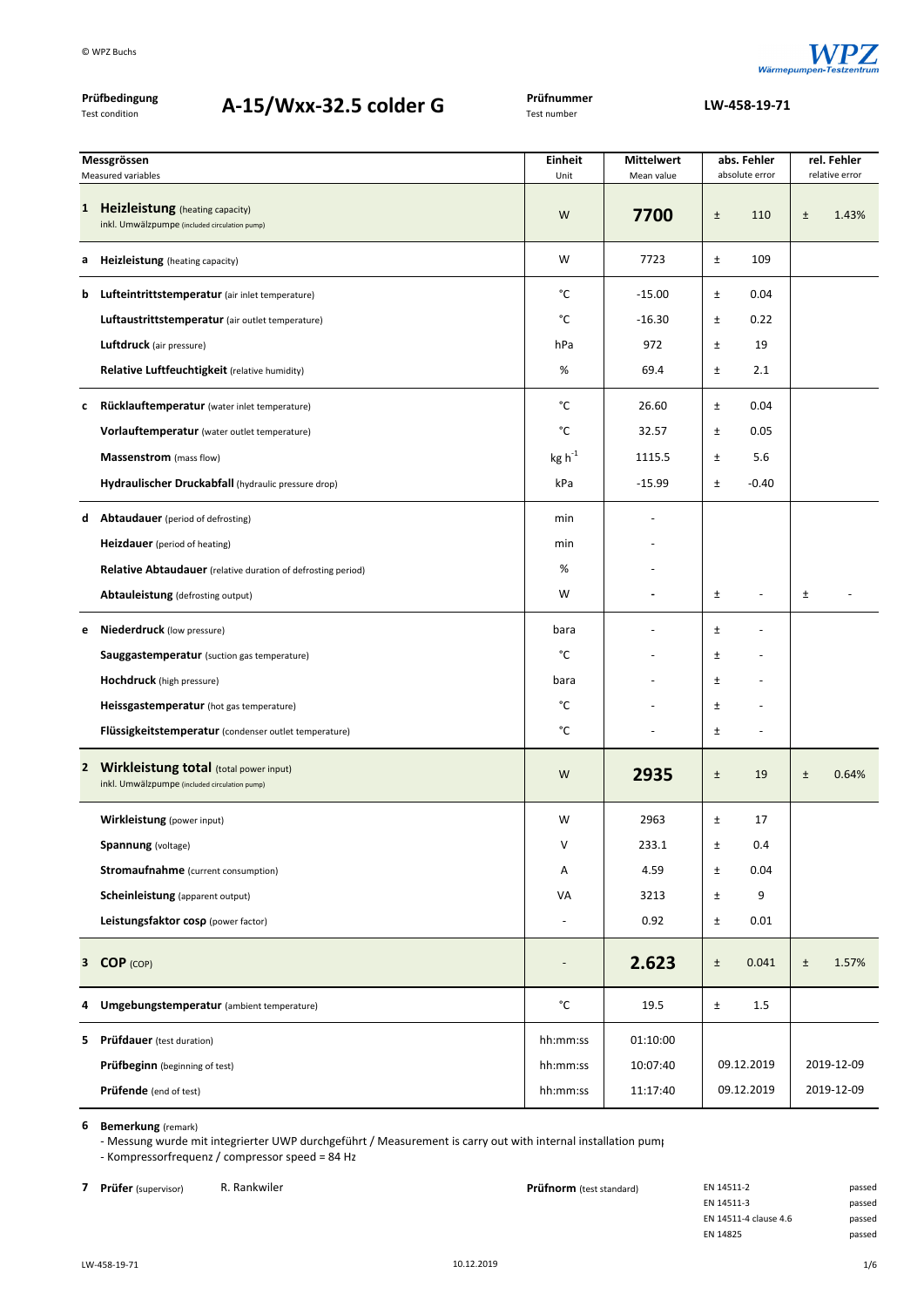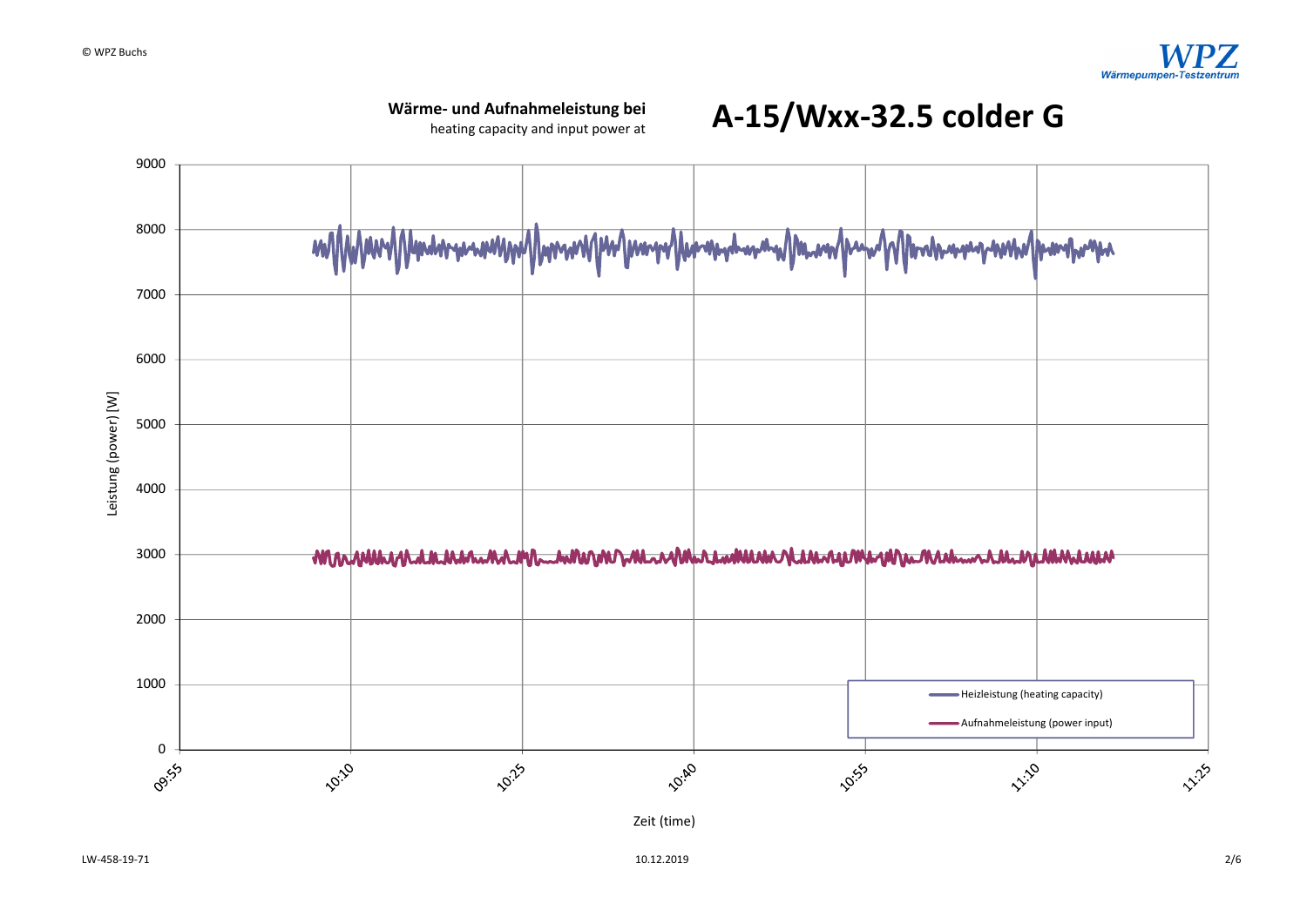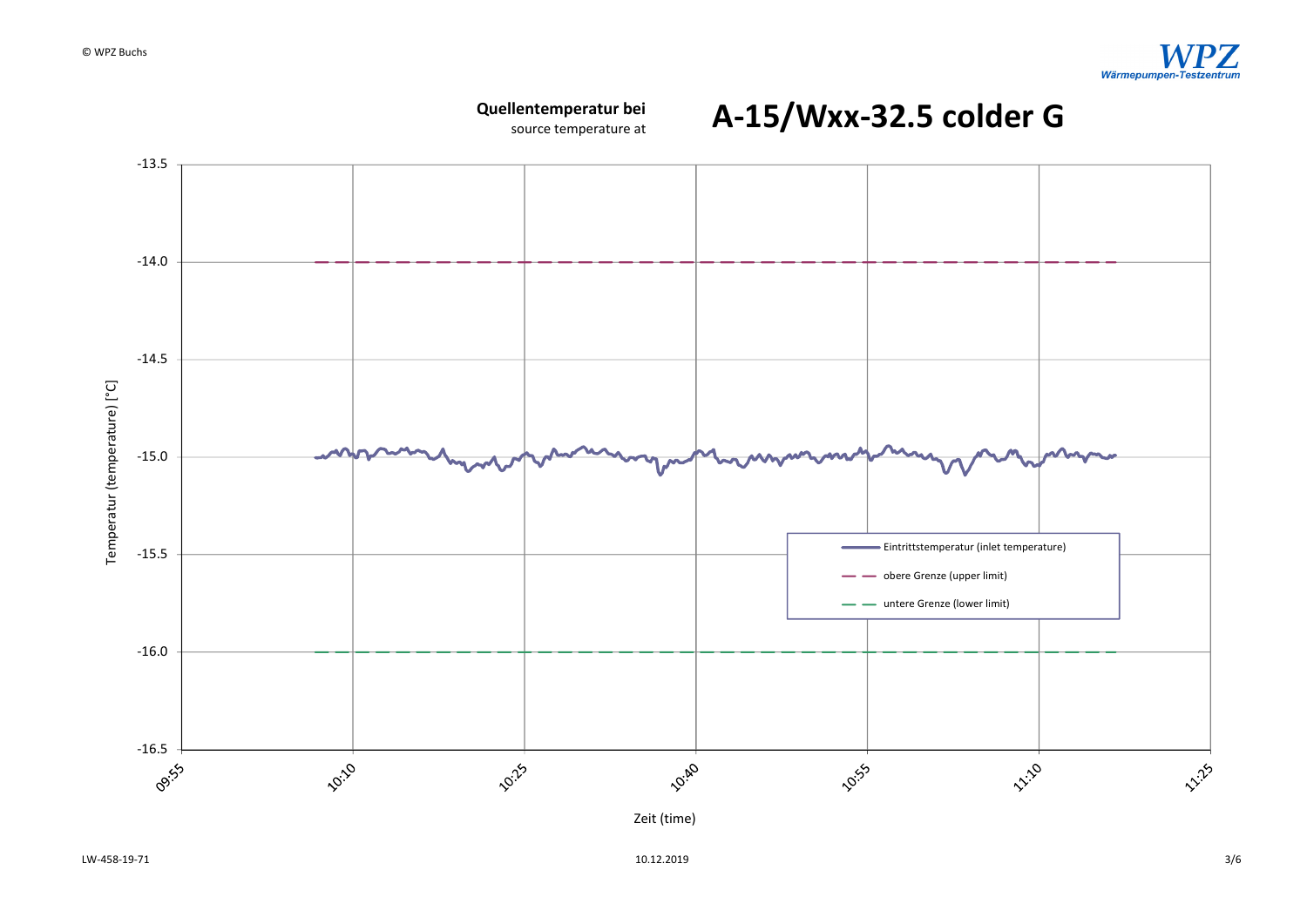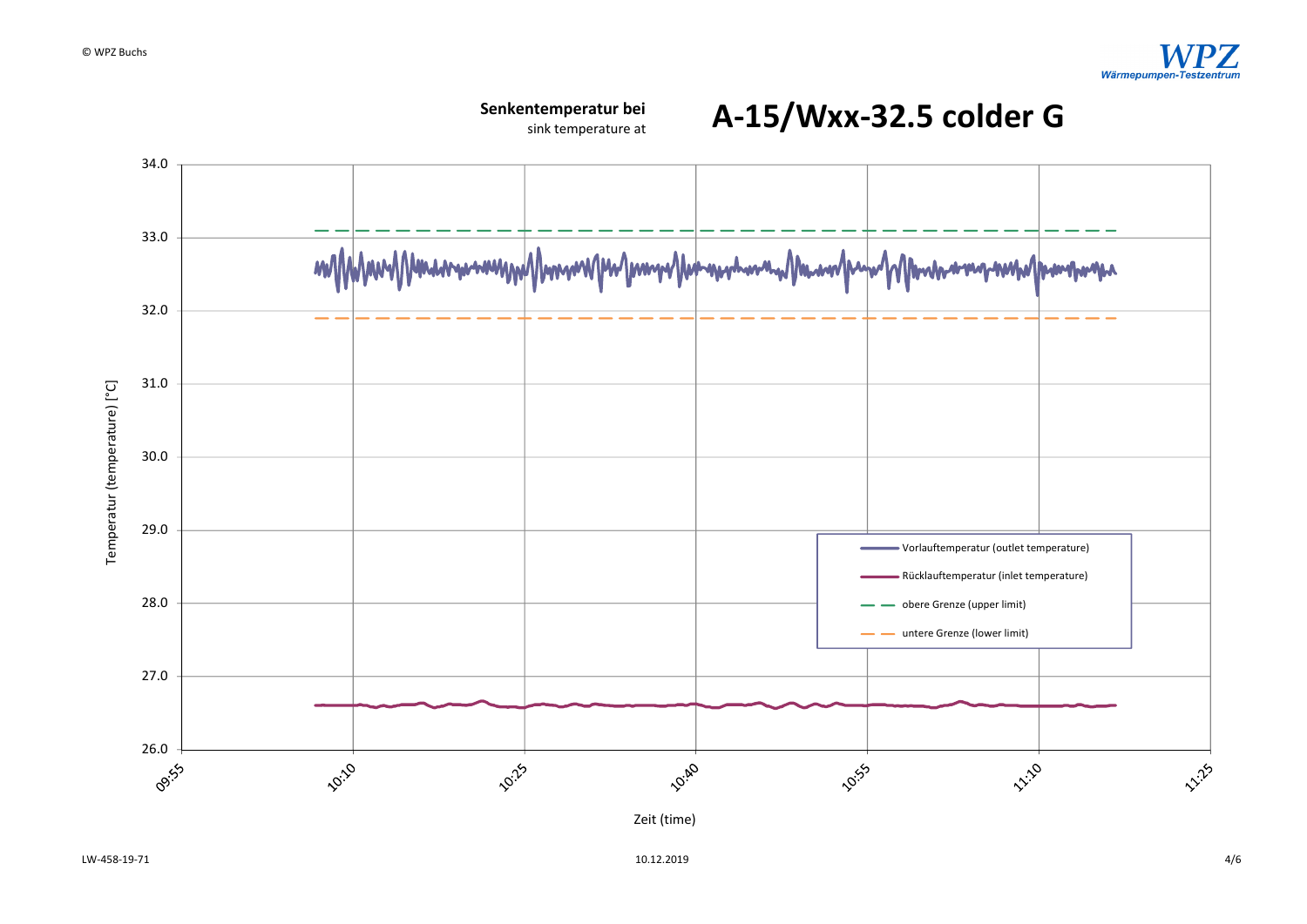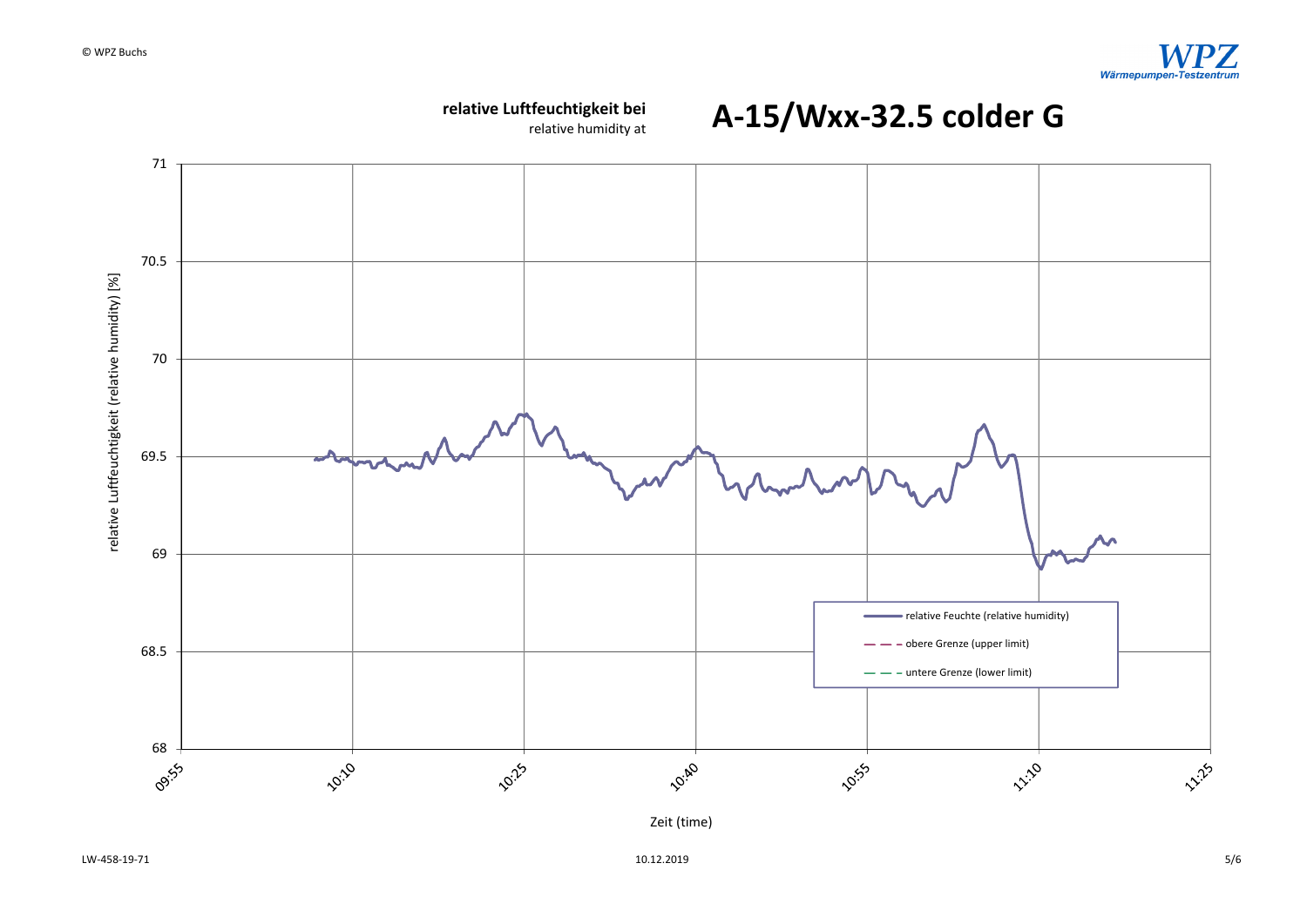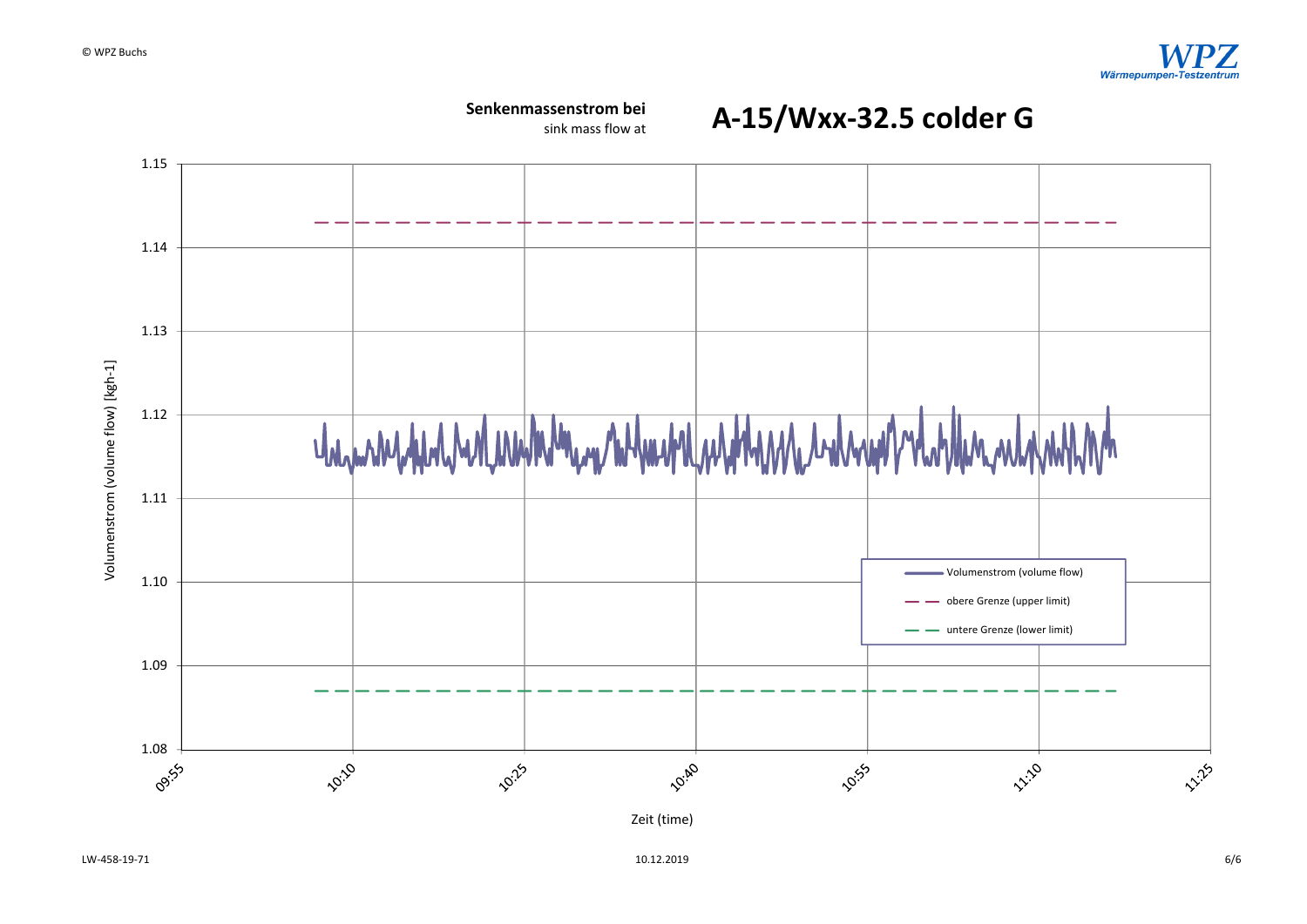

| Prüfbedingung<br>Test condition | A-18/Wxx-33.6 Tbiv colder | Prüfnummer<br>Test number |
|---------------------------------|---------------------------|---------------------------|
|                                 |                           |                           |

**A‐18/Wxx‐33.6 Tbiv colder LW‐458‐19‐<sup>71</sup>**

| Messgrössen<br>Measured variables |                                                                                           | <b>Einheit</b><br>Unit   | <b>Mittelwert</b> |       | abs. Fehler<br>absolute error |       | rel. Fehler<br>relative error |
|-----------------------------------|-------------------------------------------------------------------------------------------|--------------------------|-------------------|-------|-------------------------------|-------|-------------------------------|
|                                   |                                                                                           |                          | Mean value        |       |                               |       |                               |
|                                   | 1 Heizleistung (heating capacity)<br>inkl. Umwälzpumpe (included circulation pump)        | W                        | 8357              | $\pm$ | 114                           | $\pm$ | 1.36%                         |
| а                                 | <b>Heizleistung</b> (heating capacity)                                                    | W                        | 8380              | Ŧ     | 113                           |       |                               |
| b                                 | Lufteintrittstemperatur (air inlet temperature)                                           | °C                       | $-18.00$          | $\pm$ | 0.04                          |       |                               |
|                                   | Luftaustrittstemperatur (air outlet temperature)                                          | °C                       | $-19.16$          | $\pm$ | 0.20                          |       |                               |
|                                   | Luftdruck (air pressure)                                                                  | hPa                      | 972               | $\pm$ | 19                            |       |                               |
|                                   | Relative Luftfeuchtigkeit (relative humidity)                                             | %                        | 72.4              | $\pm$ | 2.2                           |       |                               |
| с                                 | Rücklauftemperatur (water inlet temperature)                                              | °C                       | 27.13             | Ŧ     | 0.04                          |       |                               |
|                                   | Vorlauftemperatur (water outlet temperature)                                              | °C                       | 33.60             | Ŧ     | 0.05                          |       |                               |
|                                   | Massenstrom (mass flow)                                                                   | $kg h^{-1}$              | 1115.1            | $\pm$ | 5.6                           |       |                               |
|                                   | Hydraulischer Druckabfall (hydraulic pressure drop)                                       | kPa                      | $-16.00$          | $\pm$ | $-0.40$                       |       |                               |
|                                   | <b>d</b> Abtaudauer (period of defrosting)                                                | min                      |                   |       |                               |       |                               |
|                                   | <b>Heizdauer</b> (period of heating)                                                      | min                      |                   |       |                               |       |                               |
|                                   | <b>Relative Abtaudauer</b> (relative duration of defrosting period)                       | %                        |                   |       |                               |       |                               |
|                                   | Abtauleistung (defrosting output)                                                         | W                        |                   | $\pm$ | ٠                             | $\pm$ |                               |
| е                                 | Niederdruck (low pressure)                                                                | bara                     |                   | $\pm$ |                               |       |                               |
|                                   | <b>Sauggastemperatur</b> (suction gas temperature)                                        | °C                       |                   | $\pm$ |                               |       |                               |
|                                   | <b>Hochdruck</b> (high pressure)                                                          | bara                     |                   | $\pm$ |                               |       |                               |
|                                   | Heissgastemperatur (hot gas temperature)                                                  | °C                       |                   | $\pm$ |                               |       |                               |
|                                   | Flüssigkeitstemperatur (condenser outlet temperature)                                     | °C                       |                   | $\pm$ | $\overline{a}$                |       |                               |
|                                   | 2 Wirkleistung total (total power input)<br>inkl. Umwälzpumpe (included circulation pump) | W                        | 3498              | $\pm$ | 60                            | Ŧ     | 1.71%                         |
|                                   | Wirkleistung (power input)                                                                | W                        | 3526              | $\pm$ | 59                            |       |                               |
|                                   | <b>Spannung</b> (voltage)                                                                 | v                        | 232.8             | $\pm$ | $0.4\,$                       |       |                               |
|                                   | <b>Stromaufnahme</b> (current consumption)                                                | Α                        | 5.44              | $\pm$ | 0.26                          |       |                               |
|                                   | Scheinleistung (apparent output)                                                          | VA                       | 3801              | $\pm$ | 56                            |       |                               |
|                                   | Leistungsfaktor cosp (power factor)                                                       | $\overline{\phantom{a}}$ | 0.93              | $\pm$ | 0.01                          |       |                               |
|                                   | 3 COP (COP)                                                                               |                          | 2.389             | $\pm$ | 0.052                         | $\pm$ | 2.19%                         |
| 4                                 | Umgebungstemperatur (ambient temperature)                                                 | $^{\circ}$ C             | 19.4              | $\pm$ | 1.5                           |       |                               |
| 5.                                | <b>Prüfdauer</b> (test duration)                                                          | hh:mm:ss                 | 01:10:00          |       |                               |       |                               |
|                                   | <b>Prüfbeginn</b> (beginning of test)                                                     | hh:mm:ss                 | 16:36:00          |       | 07.12.2019                    |       | 2019-12-07                    |
|                                   | Prüfende (end of test)                                                                    | hh:mm:ss                 | 17:46:00          |       | 07.12.2019                    |       | 2019-12-07                    |

**6 Bemerkung** (remark)

‐ Messung wurde mit integrierter UWP durchgeführt / Measurement is carry out with internal installation pump ‐ Kompressorfrequenz / compressor speed = 95 Hz

**7 Prüfer** (supervisor) R. Rankwiler **Prüfnorm** (test standard) EN 14511‐2 passed en and passed passed **Prüfnorm** (test standard) EN 14511‐3 EN 14511-3 EN 14511‐4 clause 4.6 passed EN 14825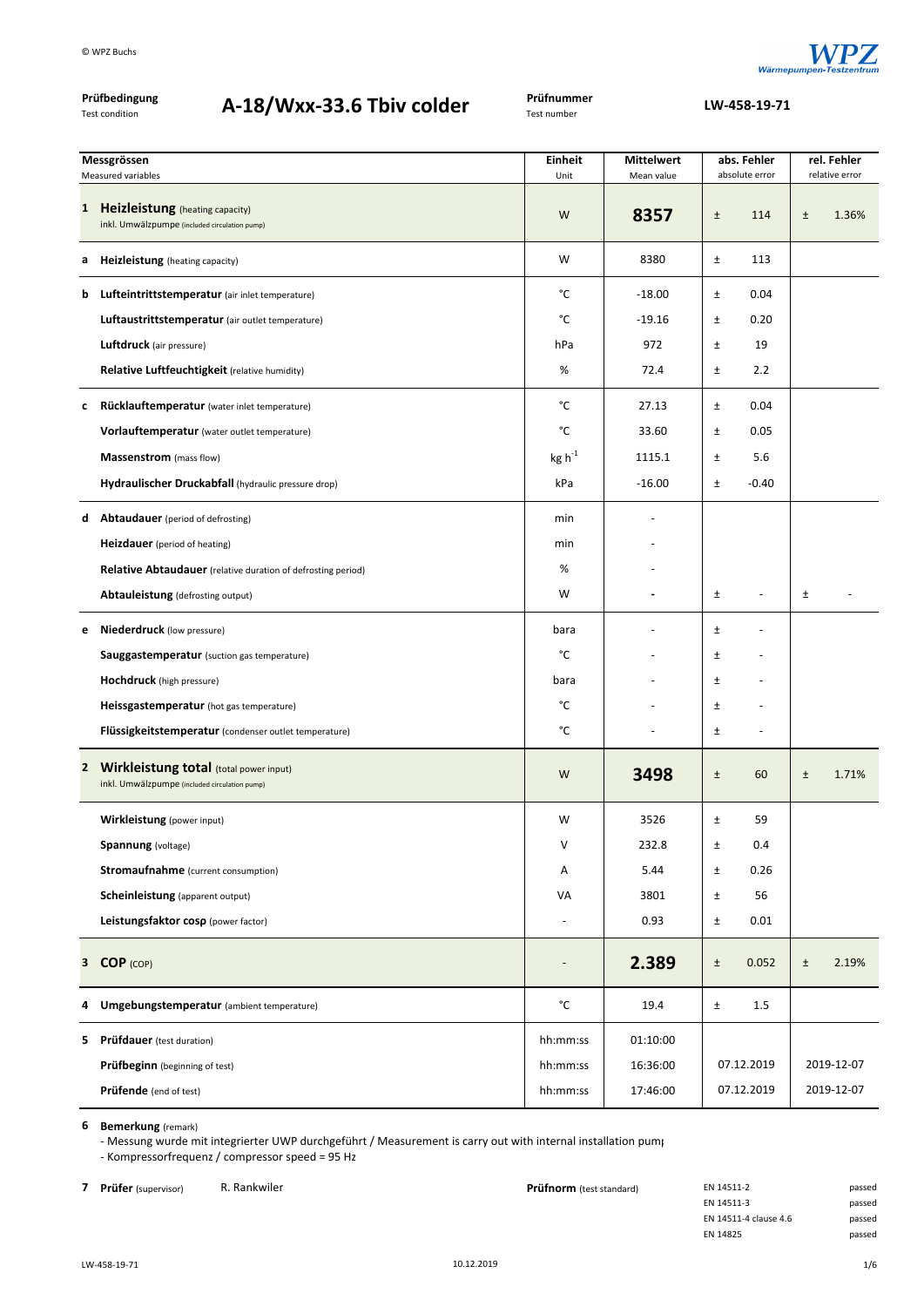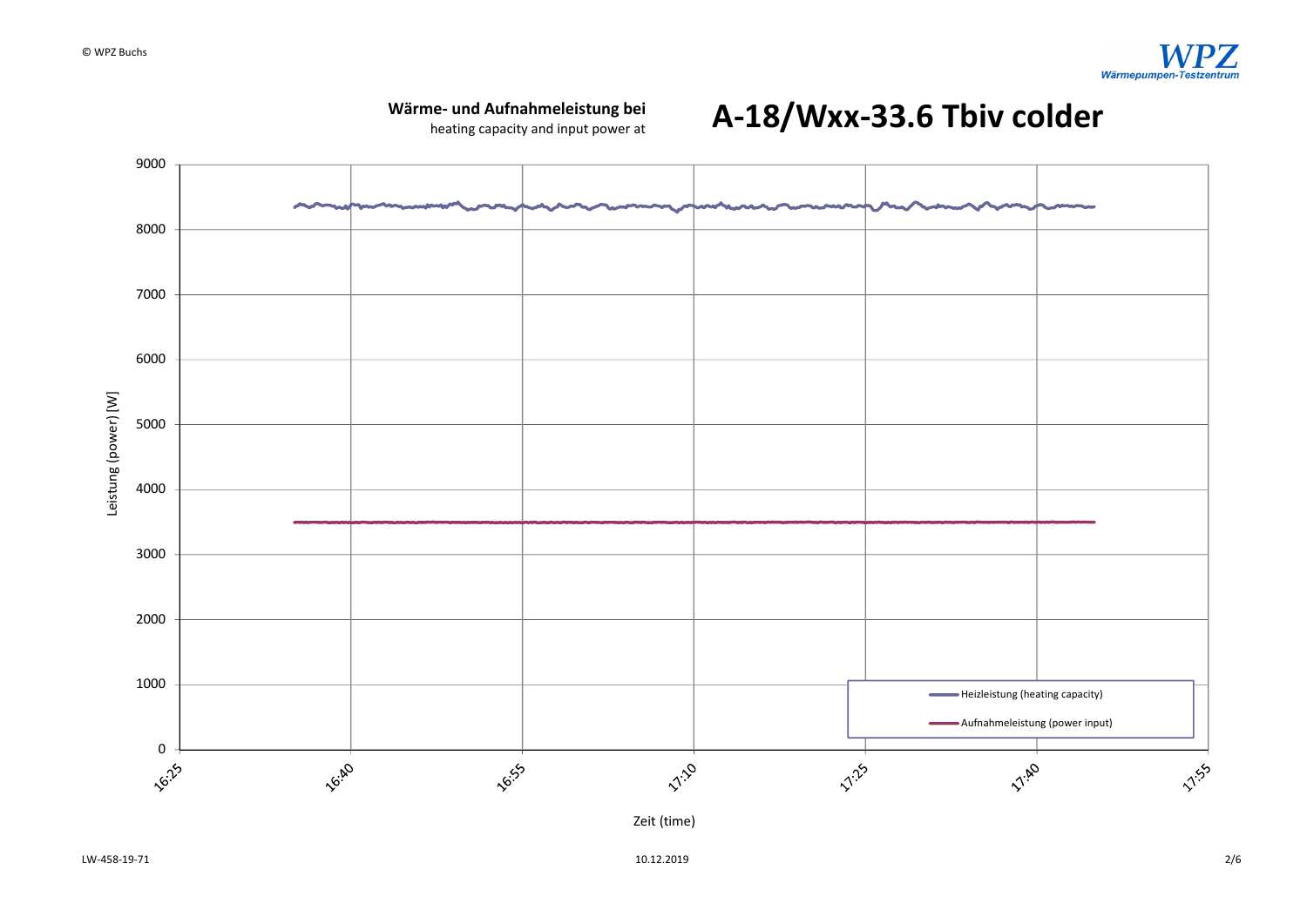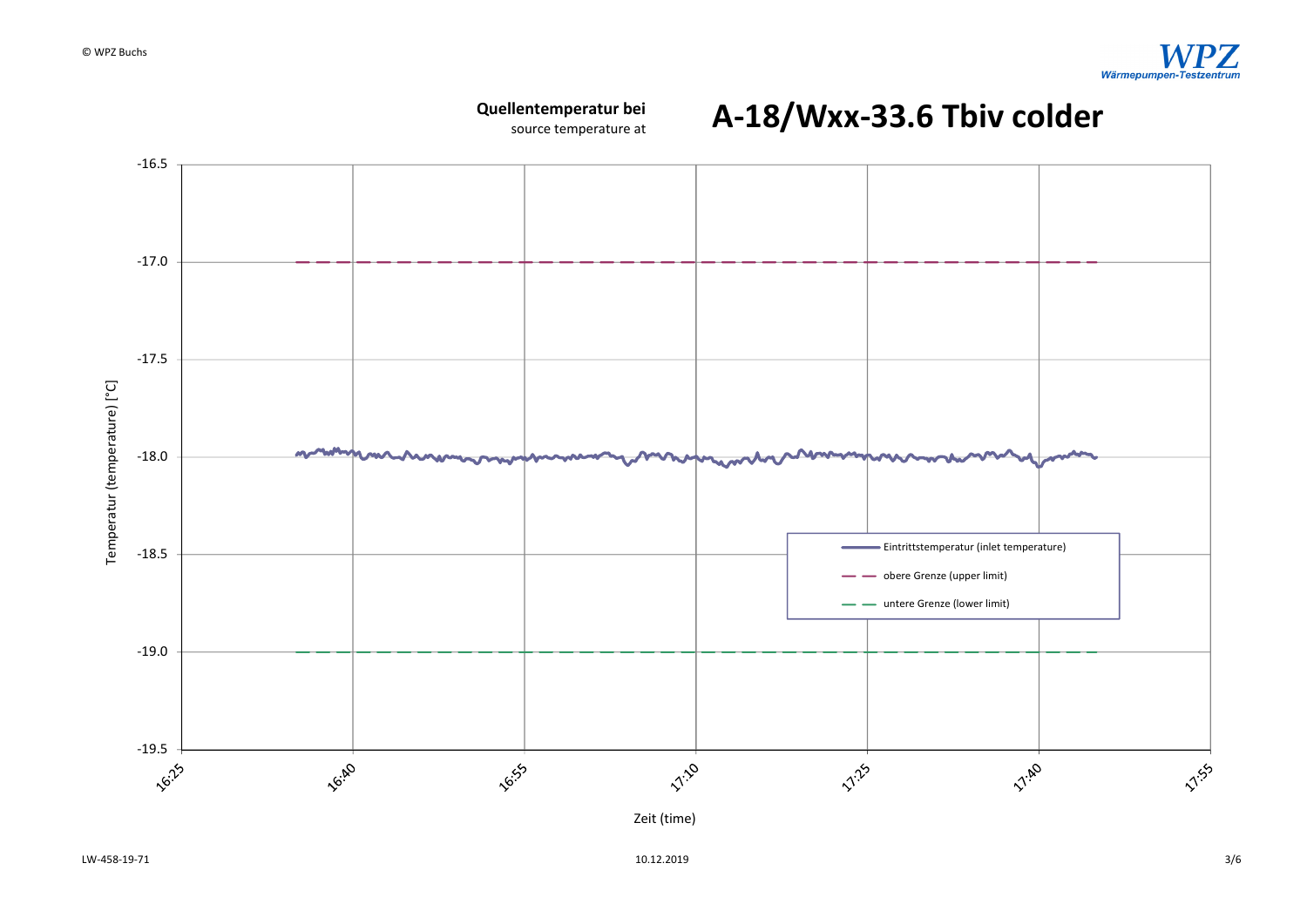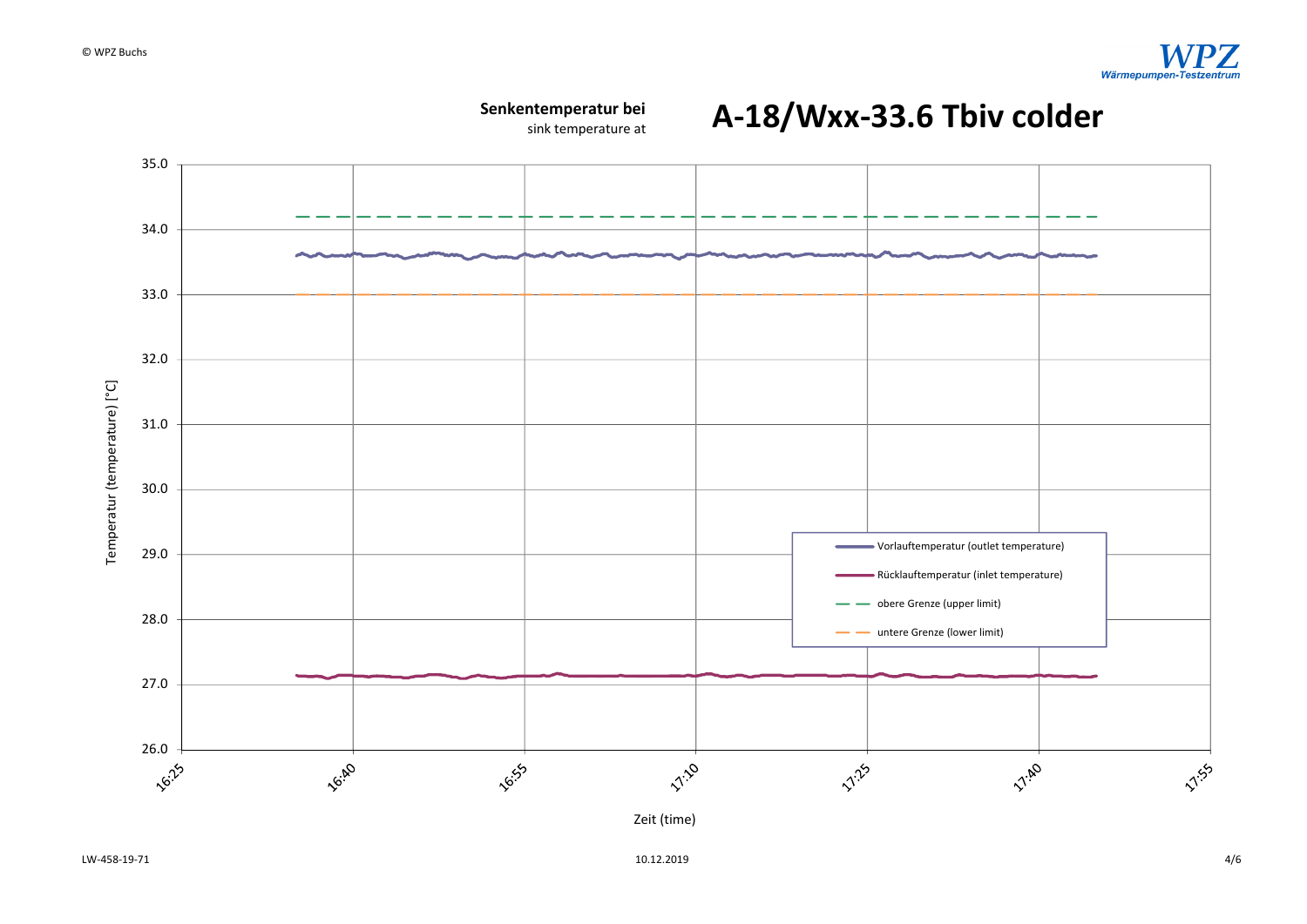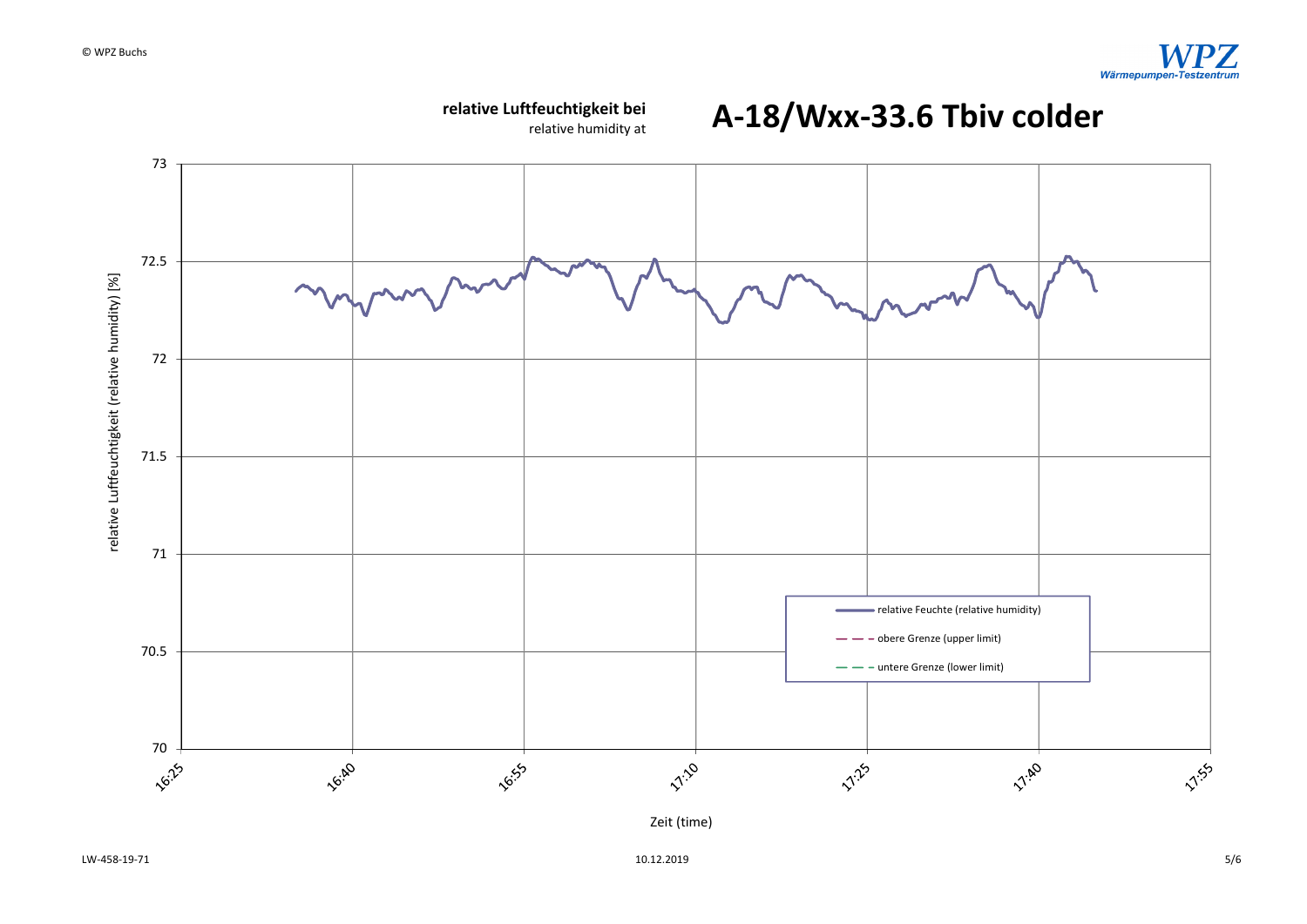

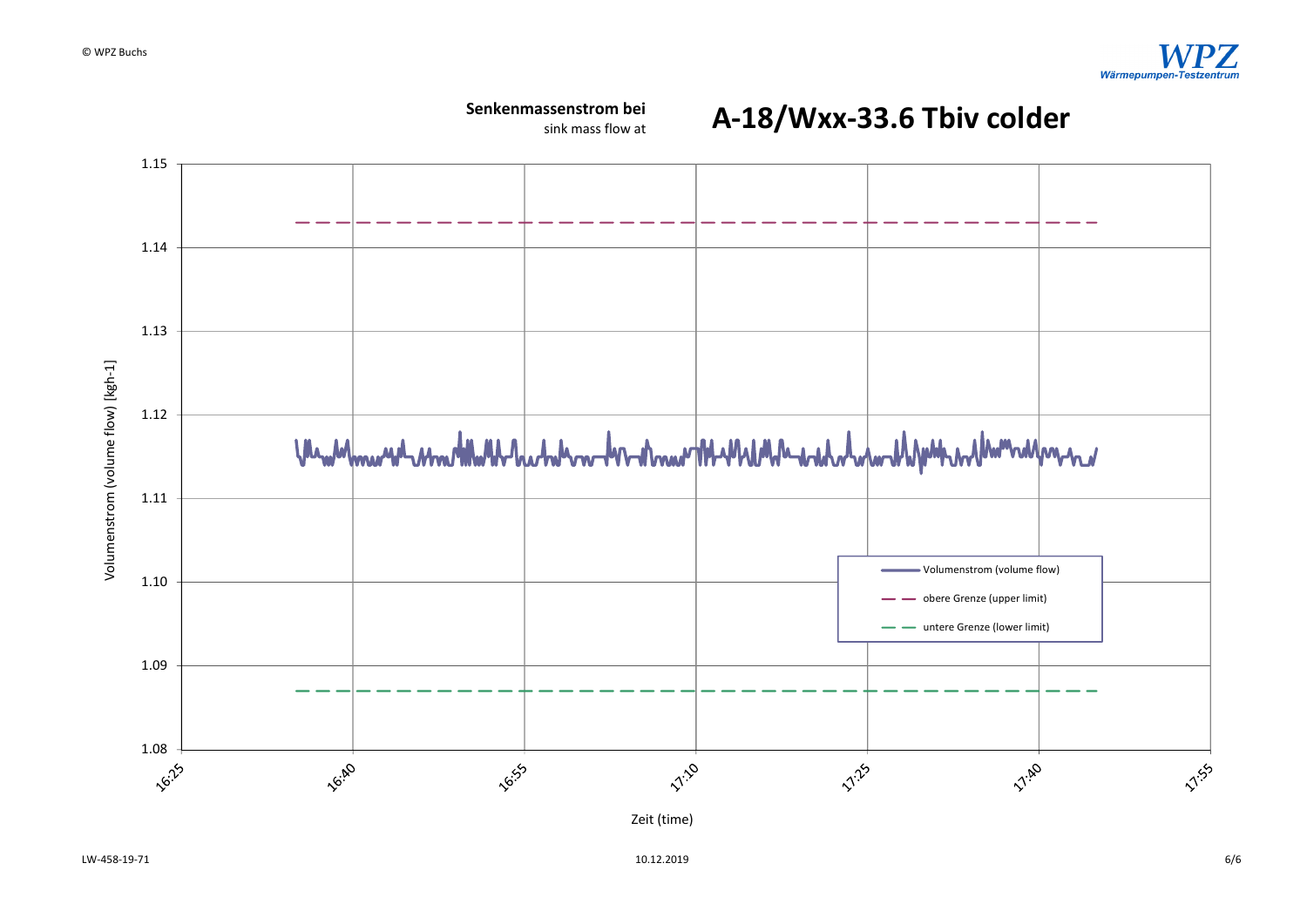

| Prüfbedingung<br>A-22/Wxx-35 colder E<br>Test condition |                                                                                           | Prüfnummer<br>Test number | LW-458-19-71      |       |                          |                |            |  |
|---------------------------------------------------------|-------------------------------------------------------------------------------------------|---------------------------|-------------------|-------|--------------------------|----------------|------------|--|
|                                                         | Messgrössen                                                                               | <b>Einheit</b>            | <b>Mittelwert</b> |       | abs. Fehler              | rel. Fehler    |            |  |
|                                                         | Measured variables                                                                        | Unit                      | Mean value        |       | absolute error           | relative error |            |  |
| 1                                                       | <b>Heizleistung</b> (heating capacity)<br>inkl. Umwälzpumpe (included circulation pump)   | W                         | 7465              | $\pm$ | 109                      | $\pm$          | 1.46%      |  |
| а                                                       | <b>Heizleistung</b> (heating capacity)                                                    | W                         | 7489              | $\pm$ | 108                      |                |            |  |
| b                                                       | Lufteintrittstemperatur (air inlet temperature)                                           | °C                        | $-21.97$          | Ŧ     | 0.04                     |                |            |  |
|                                                         | Luftaustrittstemperatur (air outlet temperature)                                          | °C                        | $-22.92$          | $\pm$ | 0.19                     |                |            |  |
|                                                         | <b>Luftdruck</b> (air pressure)                                                           | hPa                       | 972               | $\pm$ | 19                       |                |            |  |
|                                                         | Relative Luftfeuchtigkeit (relative humidity)                                             | %                         | 70.9              | $\pm$ | 2.1                      |                |            |  |
| c                                                       | Rücklauftemperatur (water inlet temperature)                                              | °C                        | 29.23             | $\pm$ | 0.04                     |                |            |  |
|                                                         | Vorlauftemperatur (water outlet temperature)                                              | °C                        | 35.01             | $\pm$ | 0.05                     |                |            |  |
|                                                         | Massenstrom (mass flow)                                                                   | $\text{kg h}^{\text{-1}}$ | 1115.5            | Ŧ     | 5.6                      |                |            |  |
|                                                         | Hydraulischer Druckabfall (hydraulic pressure drop)                                       | kPa                       | $-15.93$          | $\pm$ | $-0.40$                  |                |            |  |
| d                                                       | <b>Abtaudauer</b> (period of defrosting)                                                  | min                       |                   |       |                          |                |            |  |
|                                                         | Heizdauer (period of heating)                                                             | min                       |                   |       |                          |                |            |  |
|                                                         | <b>Relative Abtaudauer</b> (relative duration of defrosting period)                       | %                         |                   |       |                          |                |            |  |
|                                                         | Abtauleistung (defrosting output)                                                         | W                         |                   | Ŧ     | $\overline{a}$           | $\pm$          |            |  |
| e                                                       | <b>Niederdruck</b> (low pressure)                                                         | bara                      |                   | Ŧ     |                          |                |            |  |
|                                                         | <b>Sauggastemperatur</b> (suction gas temperature)                                        | °C                        |                   | $\pm$ |                          |                |            |  |
|                                                         | <b>Hochdruck</b> (high pressure)                                                          | bara                      |                   | $\pm$ |                          |                |            |  |
|                                                         | Heissgastemperatur (hot gas temperature)                                                  | °C                        |                   | $\pm$ |                          |                |            |  |
|                                                         | Flüssigkeitstemperatur (condenser outlet temperature)                                     | °C                        |                   | $\pm$ | $\overline{\phantom{a}}$ |                |            |  |
|                                                         | 2 Wirkleistung total (total power input)<br>inkl. Umwälzpumpe (included circulation pump) | W                         | 3557              | $\pm$ | 60                       | Ŧ              | 1.69%      |  |
|                                                         | Wirkleistung (power input)                                                                | W                         | 3585              | $\pm$ | 59                       |                |            |  |
|                                                         | <b>Spannung</b> (voltage)                                                                 | V                         | 233.8             | Ŧ     | 0.4                      |                |            |  |
|                                                         | <b>Stromaufnahme</b> (current consumption)                                                | Α                         | 5.51              | $\pm$ | 0.26                     |                |            |  |
|                                                         | <b>Scheinleistung</b> (apparent output)                                                   | VA                        | 3868              | $\pm$ | 56                       |                |            |  |
|                                                         | Leistungsfaktor cosp (power factor)                                                       |                           | 0.93              | $\pm$ | 0.01                     |                |            |  |
|                                                         | 3 COP (COP)                                                                               | $\overline{a}$            | 2.099             | $\pm$ | 0.047                    | $\pm$          | 2.23%      |  |
| 4                                                       | Umgebungstemperatur (ambient temperature)                                                 | °C                        | 19.4              | $\pm$ | 1.5                      |                |            |  |
|                                                         | <b>5</b> Prüfdauer (test duration)                                                        | hh:mm:ss                  | 01:10:00          |       |                          |                |            |  |
|                                                         | <b>Prüfbeginn</b> (beginning of test)                                                     | hh:mm:ss                  | 11:27:00          |       | 08.12.2019               |                | 2019-12-08 |  |
|                                                         | Prüfende (end of test)                                                                    | hh:mm:ss                  | 12:37:00          |       | 08.12.2019               |                | 2019-12-08 |  |

‐ Messung wurde mit integrierter UWP durchgeführt / Measurement is carry out with internal installation pump ‐ Kompressorfrequenz / compressor speed = 95 Hz

**7 Prüfer** (supervisor) R. Rankwiler **Prüfnorm** (test standard) EN 14511‐2 passed en and passed passed **Prüfnorm** (test standard) EN 14511‐3 EN 14511-3 EN 14511‐4 clause 4.6 passed EN 14825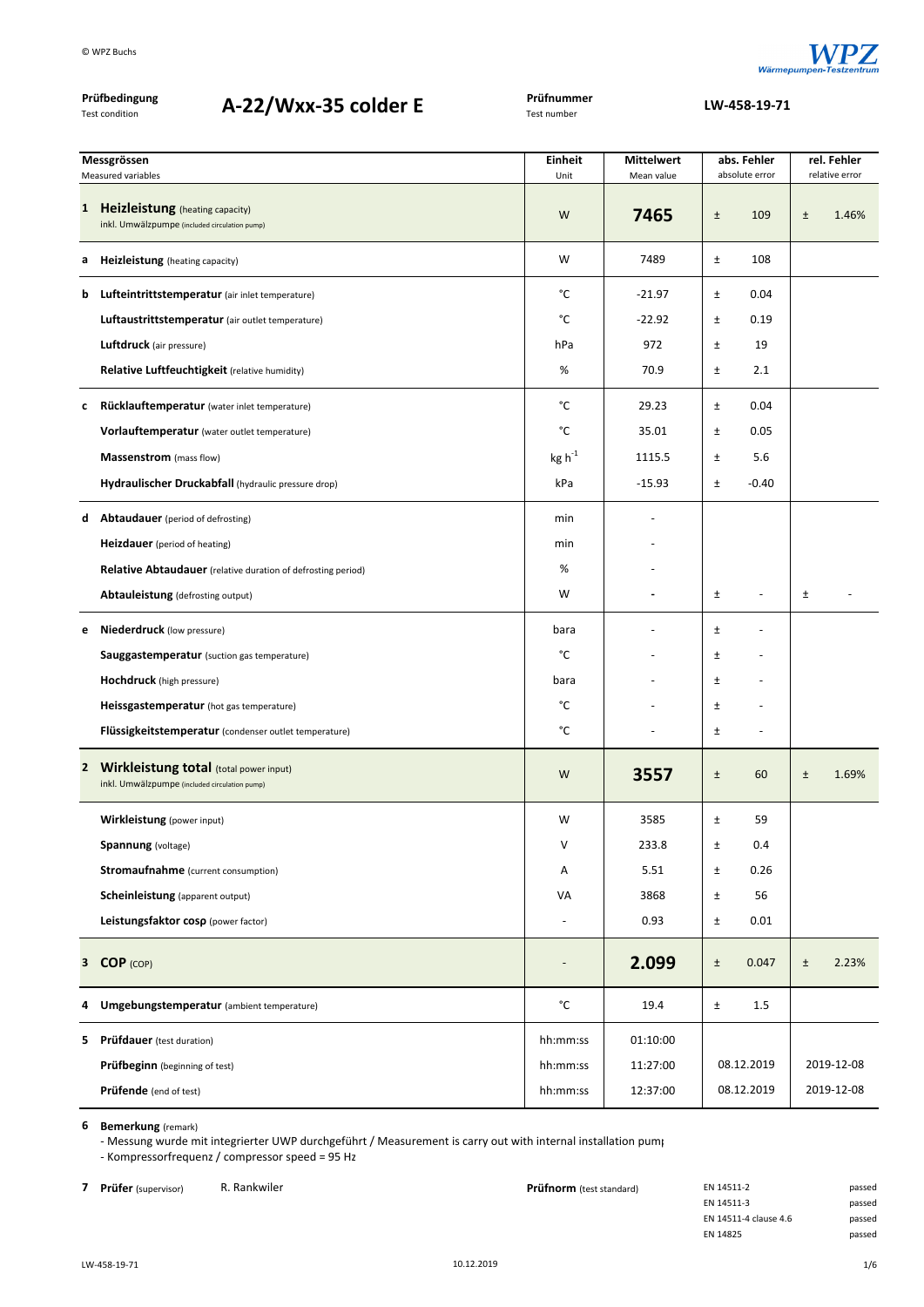

**Wärme‐ und Aufnahmeleistung bei**

Zeit (time)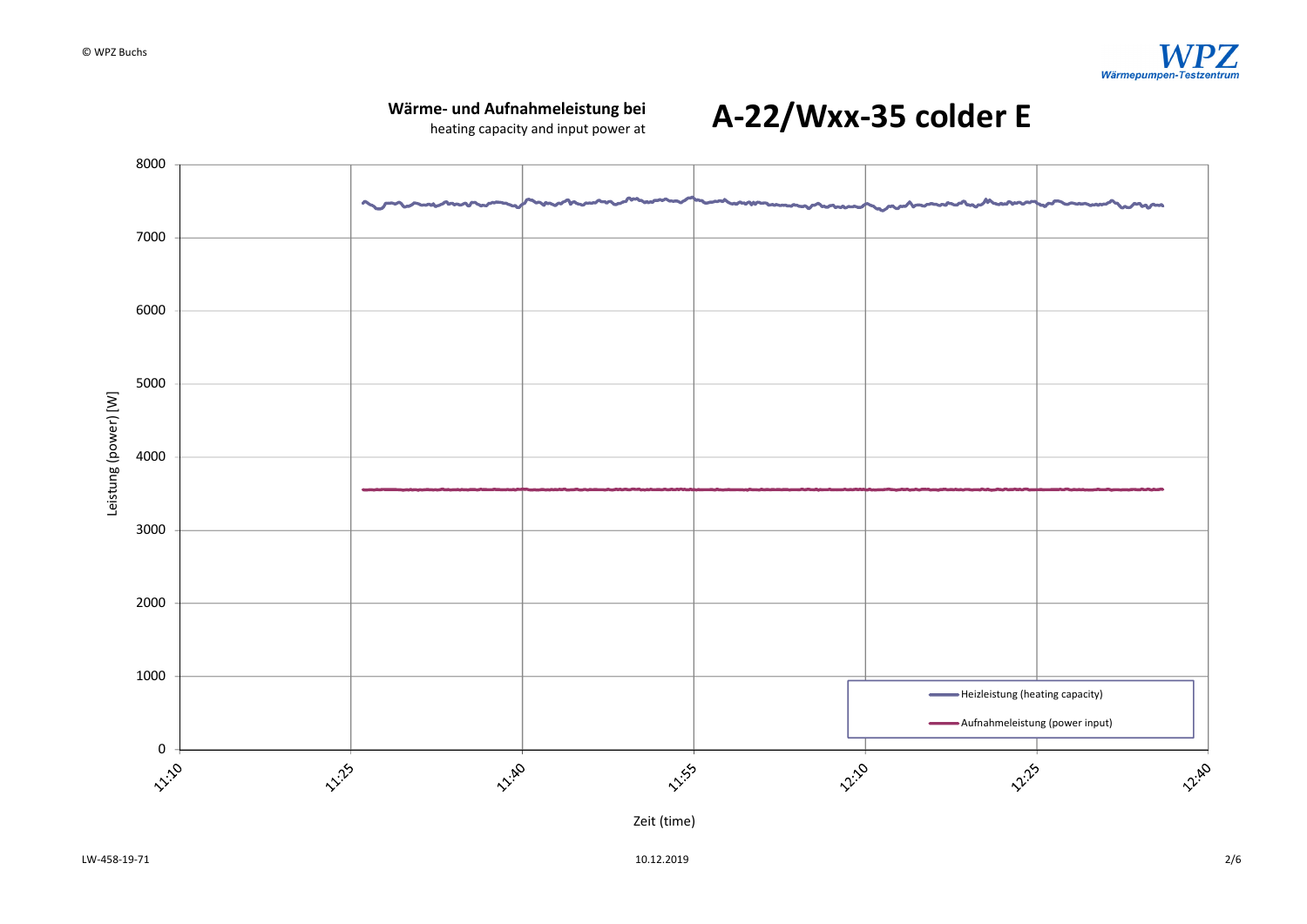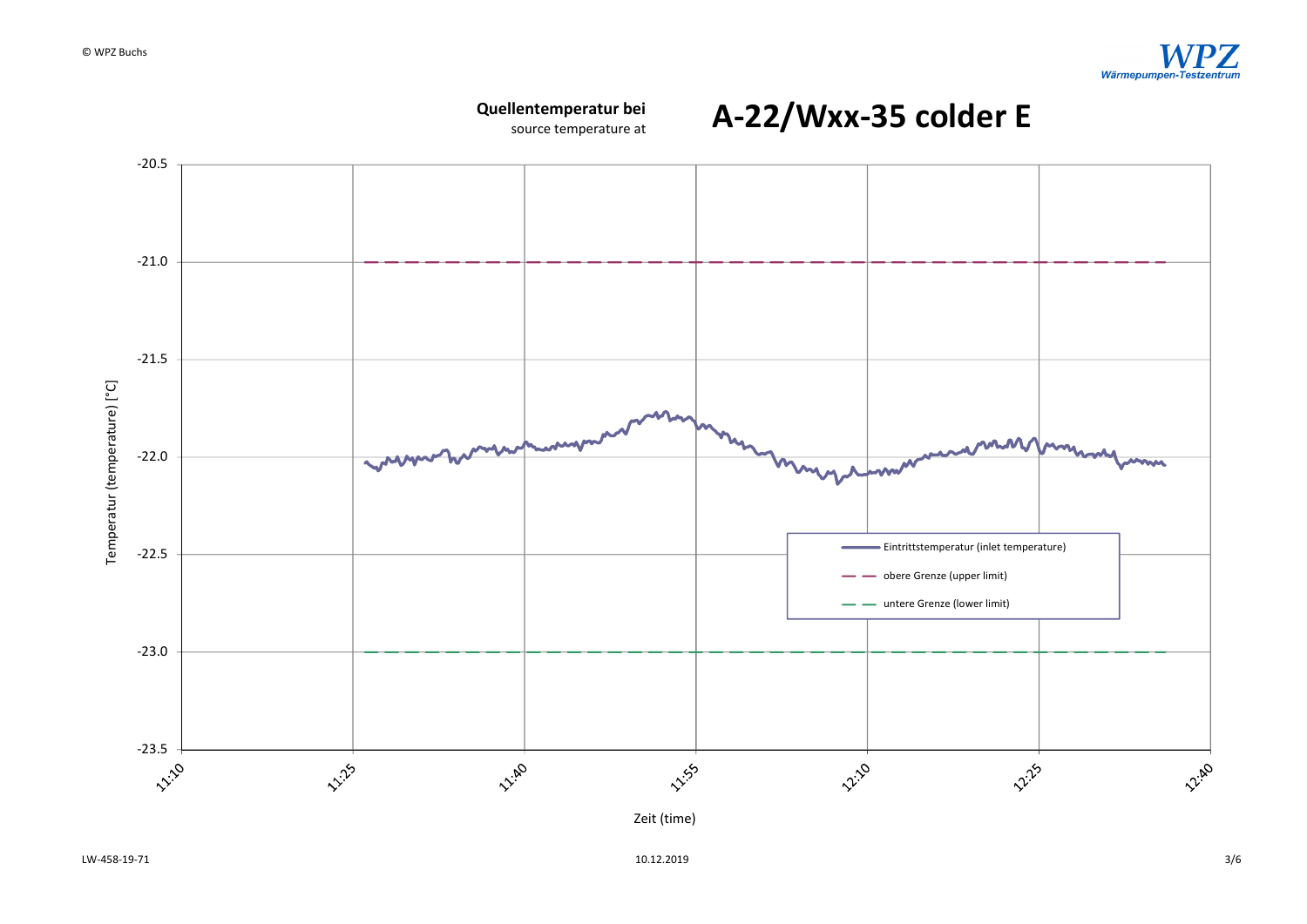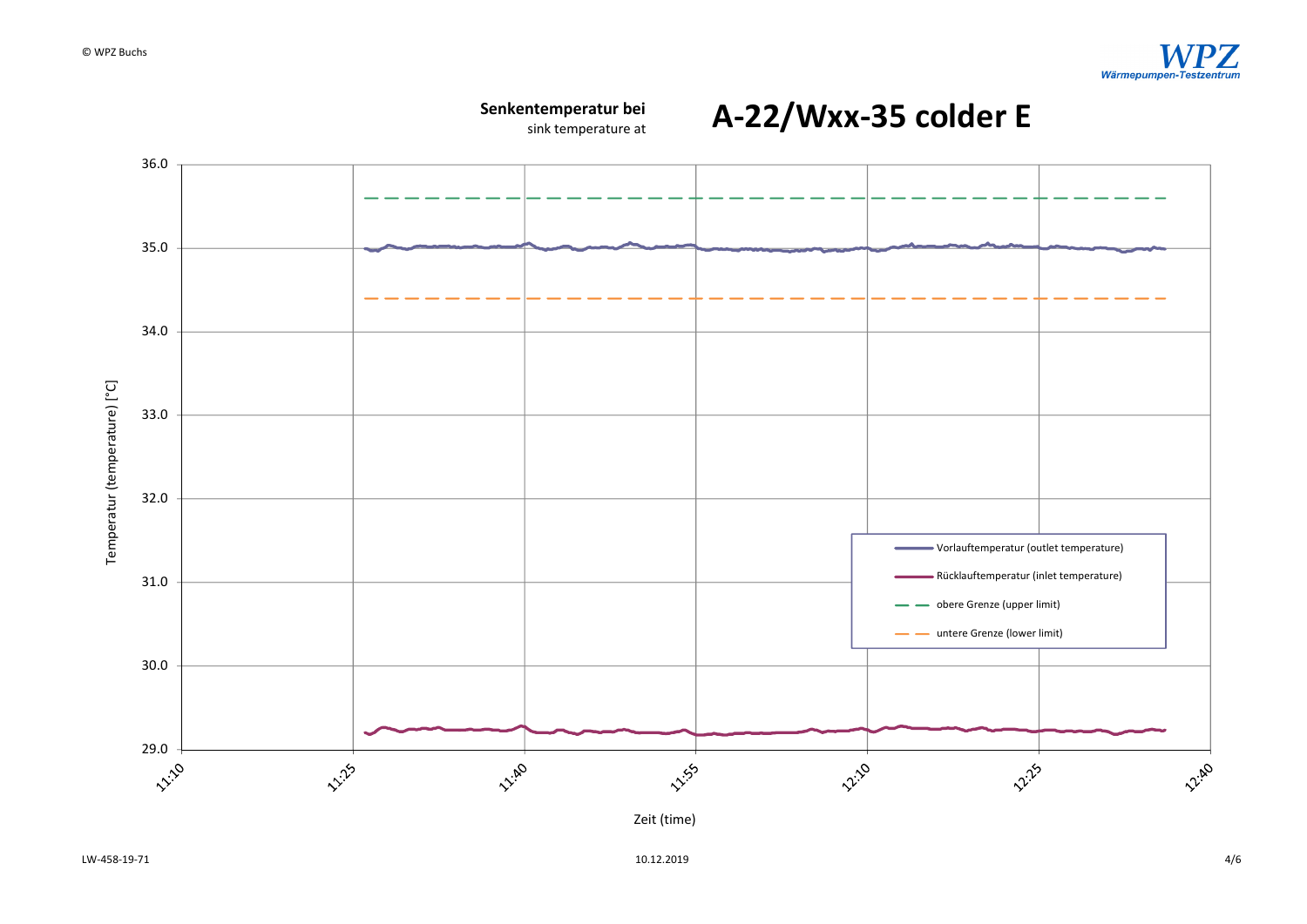

 $10.12.2019$  5/6